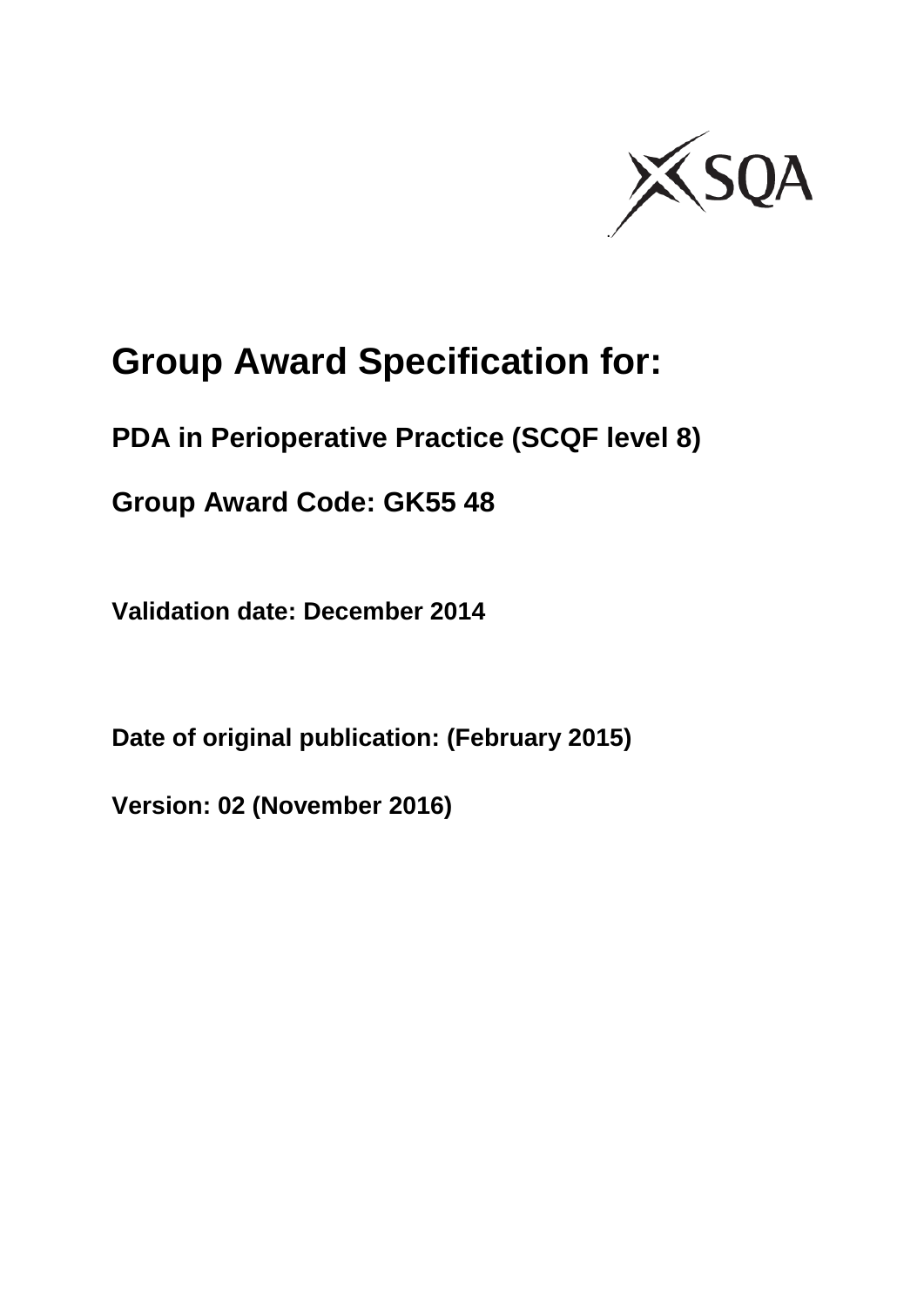## **Contents**

| 2 |     |                                                                               |  |
|---|-----|-------------------------------------------------------------------------------|--|
|   | 2.1 |                                                                               |  |
| 3 |     |                                                                               |  |
|   | 3.1 |                                                                               |  |
|   | 3.2 |                                                                               |  |
|   | 3.3 |                                                                               |  |
| 4 |     |                                                                               |  |
|   | 4.1 |                                                                               |  |
| 5 |     |                                                                               |  |
|   | 5.1 |                                                                               |  |
|   | 5.2 | Mapping of National Occupational Standards (NOS) and/or trade body            |  |
|   |     |                                                                               |  |
|   | 5.3 | Mapping of Core Skills development opportunities across the qualification  12 |  |
|   | 5.4 |                                                                               |  |
| 6 |     |                                                                               |  |
|   | 6.1 |                                                                               |  |
|   | 6.2 |                                                                               |  |
|   | 6.3 |                                                                               |  |
|   | 6.4 |                                                                               |  |
|   | 6.5 |                                                                               |  |
| 7 |     |                                                                               |  |
| 8 |     |                                                                               |  |
| 9 |     |                                                                               |  |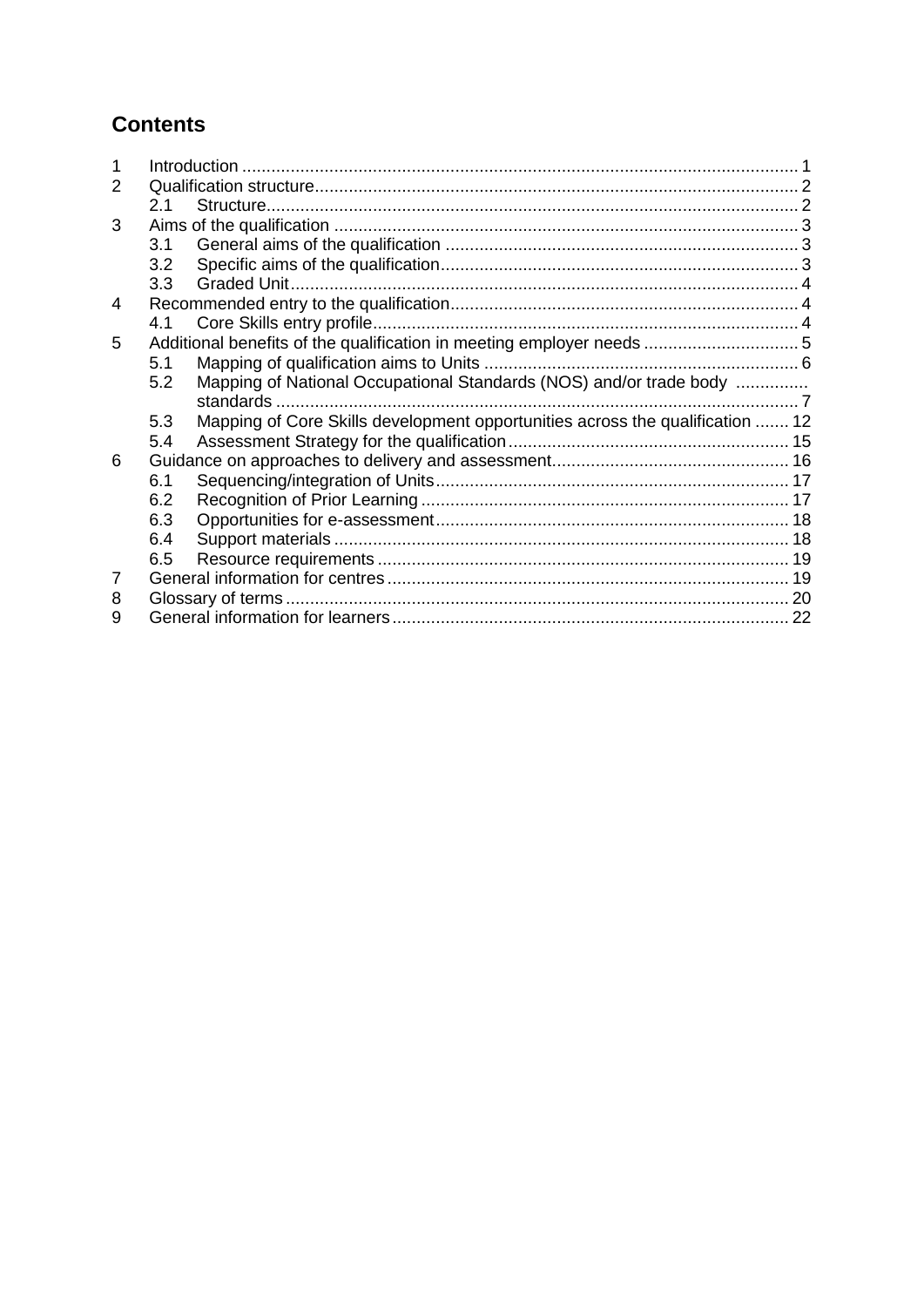# <span id="page-2-0"></span>**1 Introduction**

This document was previously known as the Arrangements document. The purpose of this document is to:

- assist centres to implement, deliver and manage the qualification
- provide a guide for new staff involved in offering the qualification
- inform course managers teaching staff, assessors, learners, employers and HEIs of the aims and purpose of the qualification
- provide details of the range of learners the qualification is suitable for and progression opportunities

#### **Professional Development Award (PDA) in Perioperative Practice at SCQF level 8**

This new award is specifically designed to provide a robust and certified award that equips individuals with a range of knowledge, specialist skills and values to enable them to improve professional practice, and provide continuous professional development.

The Health Care context in the early part of the 21st Century in Scotland continues to evolve to meet the demands of the population to maintain and improve high quality, safe, effective and patient centred care (The Health Quality Strategy for NHS Scotland — Scottish Government 2010). Scottish Government Policy has highlighted the need for a workforce that will be able to meet the present and future healthcare needs through robust training and educational programme delivery *A Force for Improvement: Scottish Government (2009); A Guide to Education and Role Development for Health Care Support Worker (2010).*  In response to the challenges identified within workforce planning by a local NHS Board, early strategic discussions identified the potential for new and innovative training and educational provision to meet both the national policy drivers and local workforce plans for Health Care Support Workers (HCSW) at Levels 3 and 4 on the Career Framework (CF) *NHS Scotland Career Framework (2009) Scottish Government; A Guide to Education and Role Development for Health Care Support Worker (2010)*; *Everyone Matters: 2020 Workforce Vision Scottish Government (2013); Modernising the Perioperative Workforce (2010).*

The new Professional Development Award (PDA) in Perioperative Practice has therefore been developed to address the changing skills mix of the National Health Service (NHS) in Scotland, in response to the need identified by NHS Education Scotland for a nationally agreed competency framework and was a policy driver by NHS Grampian (NHSG).

The introduction and development of support workers has been identified as one way of developing and modernising the Perioperative workforce in order to be responsive to current and future needs. Currently support workers mainly carry out unskilled tasks within the perioperative environment and receive little or no recognition for the enormous contribution that they make to the care and wellbeing of surgical patients. There is no career path available or training that offers a recognised role or the opportunity to enter further education to become a qualified heath professional. The award has been to meet the educational requirements of support workers who are employed in perioperative settings.

The award also takes account of developing an award that would assist in 'future proofing' the workforce by supporting the appropriate level of education for entry into the profession. A Qualification Design Team (QDT) was formed with relevant stakeholders participating in the development of the award. The QDT comprised of stakeholders from industry, further and higher education as well as SQA officers.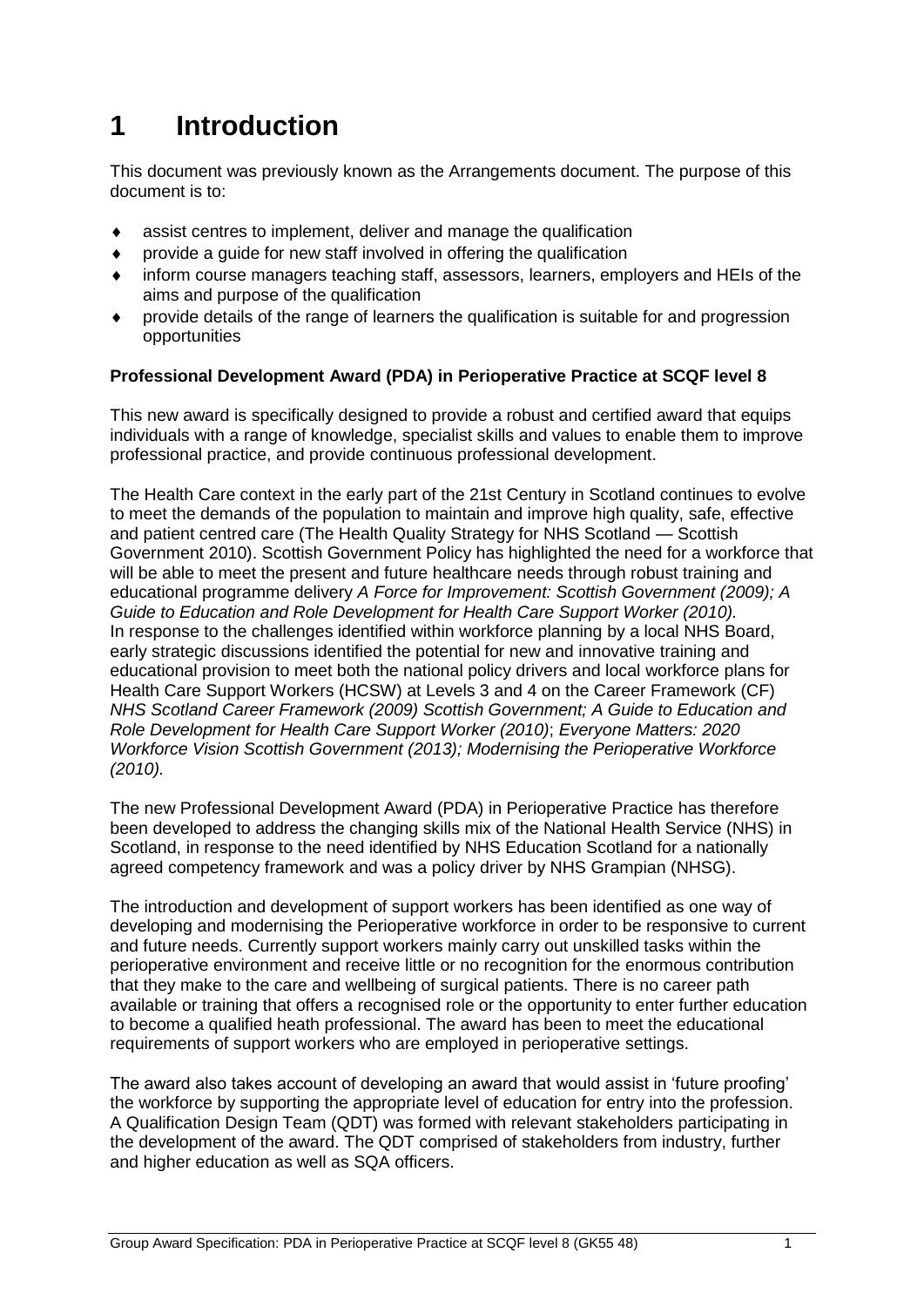The core group of stakeholders was available throughout the design process to advise on the structure of the qualification and the content of the award as well as to ensure continuity and progression.

The specialist Units were written by professionals who are working in their respective fields thereby ensuring that content of the Units are relevant and fit for purpose for the professions and for the scope of the work and roles undertaken by the support workers.

The Professional Development Award in Perioperative Practice will be suitable for those who:

are currently working as a support worker in a relevant field

#### **and/or**

have completed the HNC Care and Administrative Practice

There is no nationally recognised qualification in this field in Scotland and it is anticipated that the PDA will meet the needs of the profession and be the appropriate qualification for Health Boards as it has been designed to strengthen and support the workforce through knowledge, skills and tools that offer a consistent approach, safe practice and the promotion of health and wellbeing.

This qualification will be recognised by employers as best practice in the training and upskilling of the current workforce of perioperative support workers.

To date we are aware that there are a number of employers who are waiting for the availability of this programme.

# <span id="page-3-0"></span>**2 Qualification structure**

This qualification is made up of 5 SQA Unit credits. It comprises 40 SCQF credit points; one is at SCQF level 7 and two are at SCQF level 8 and consists of 3 mandatory Units.

A mapping of Core Skills development opportunities is available in Section 5.3.

#### <span id="page-3-1"></span>**2.1 Structure**

| 4 code      | כי<br>code | Unit title                                             | <b>SQA</b><br>credit | <b>SCQF</b><br>credit<br>points | <b>SCQF</b><br>level |
|-------------|------------|--------------------------------------------------------|----------------------|---------------------------------|----------------------|
| $HF2A^*$    | 34         | Understanding Personal and Professional<br>Development |                      | 8                               |                      |
| <b>H8X3</b> | 35         | Pre and Post-operative Care                            |                      | 16                              |                      |
| <b>H8X2</b> | 35         | Intraoperative Care                                    |                      | 16                              |                      |

\*refer to history of changes for revision details

The award is achieved on the successful attainment of all three Units contained within the Group Award. All 3 Units are mandatory.

The qualification is at SCQF level 8. This reflects the level of knowledge required to develop and improve practice. There is currently no qualification available to fulfil this need.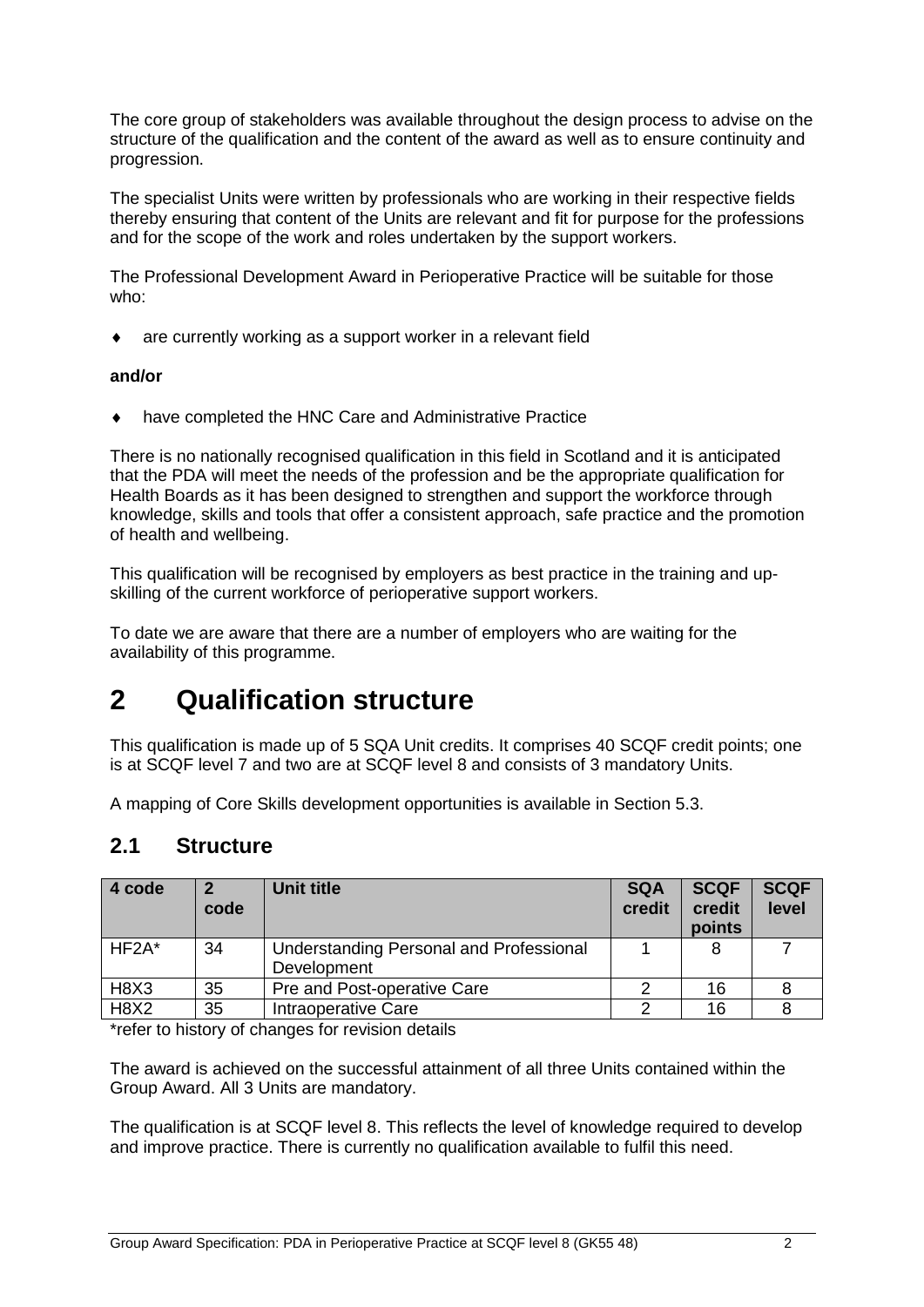# <span id="page-4-0"></span>**3 Aims of the qualification**

The award will give current support workers the knowledge and skills to improve their current practice. The award will provide a qualification that has not been available previously and that has been requested by the profession and workforce planners.

### <span id="page-4-1"></span>**3.1 General aims of the qualification**

The overall aim of this award is twofold; firstly, to equip those who are currently working as support workers to enhance their practice through learning. Secondly, to further develop their skills by equipping them with the necessary tools to offer a consistent and reliable service to patients.

The qualification has the following general aims:

- 1 Provide academic stimulus and challenge.<br>2 Develop study, academic writing and resea
- 2 Develop study, academic writing and research skills appropriate to SCQF level 8.<br>3 To develop investigative, evaluative, analytical skills and reflection.
- 3 To develop investigative, evaluative, analytical skills and reflection.
- 4 To provide knowledge and personal effectiveness.
- 5 To develop transferrable skills including the following Core Skills of *Communication, Problem Solving, Working with Others* and *Information and Communication Technology (ICT)*.
- 6 Develop skills such as critical thinking and reflection.
- 7 To develop negotiation and enhanced communication skills.
- 8 To provide opportunities for career planning and enhance a learner's career prospects and develop employment skills.
- 9 Enable progression within the Scottish Credit and Qualifications Framework including possible progression to Higher Education.

### <span id="page-4-2"></span>**3.2 Specific aims of the qualification**

In particular, the award will equip learners with the knowledge, skills and understanding required to prepare for work within a perioperative setting. The qualification has the following specific aims: The HN Units in the award will equip learners with the knowledge, skills and understanding required to develop their practice in working in the perioperative setting:

- 1 Develop the underpinning knowledge that enables integration of theory relating to perioperative practice
- 2 Demonstrate the ability to integrate and apply relevant skills as an Assistant Perioperative Practitioner
- 3 Develop an understanding of best practice within the perioperative setting
- 4 Begin to use critical and evaluative thinking in Assistant Perioperative Practitioner
- 5 Demonstrate the ability to plan and manage work based activities with reference to professional and legal issues within perioperative
- 6 Develop inter-professional working practices.
- 7 Develop and apply a broad range of specialised vocational knowledge and skills.
- 8 Enable the development of reflective practice.
- 9 Develop/build on co-operative working skills.
- 10 Develop an understanding of government legislation.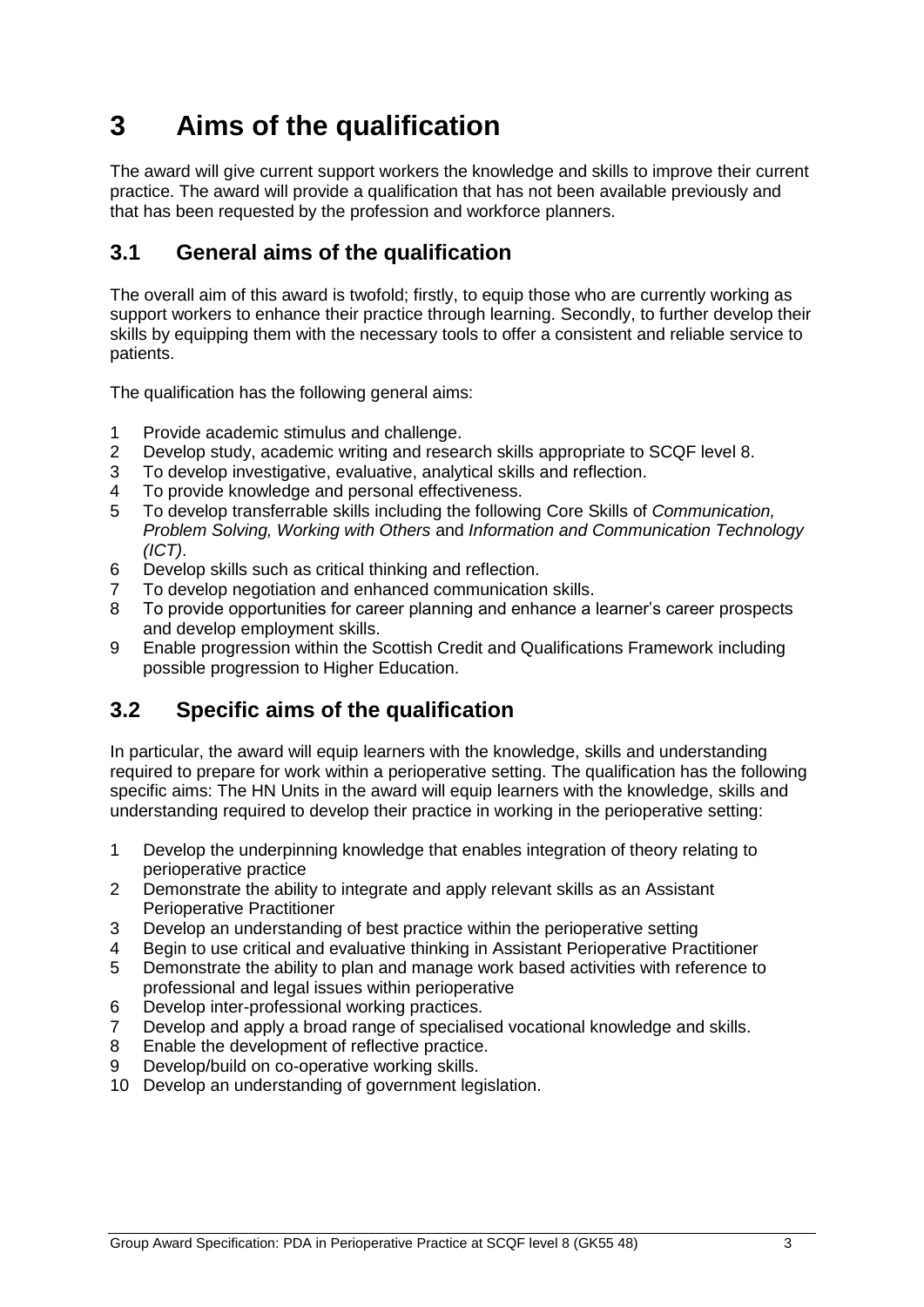## <span id="page-5-0"></span>**3.3 Graded Unit**

There is no Graded Unit for this qualification.

# <span id="page-5-1"></span>**4 Recommended entry to the qualification**

Entry to this qualification is at the discretion of the centre. The following information on prior knowledge, skills, experience or qualifications that provide suitable preparation for this qualification has been provided by the Qualification Design Team as guidance only.

Entry to the PDA requires the learner to be working as a support worker, Assistant Perioperative Practitioner or progressing from; HNC Care and Administrative Practice It is recommended that employed learners wishing to undertake the award are able to demonstrate effective written and oral communication skills.

### <span id="page-5-2"></span>**4.1 Core Skills entry profile**

The Core Skill entry profile provides a summary of the associated assessment activities that exemplify why a particular level has been recommended for this qualification. The information should be used to identify if additional learning support needs to be put in place for learners whose Core Skills profile is below the recommended entry level or whether learners should be encouraged to do an alternative level or learning programme.

| <b>Core Skill</b>                                 | <b>Recommended</b><br><b>SCQF entry</b><br>profile | <b>Associated assessment activities</b>                                                                                                                                                                                                                                                                                         |
|---------------------------------------------------|----------------------------------------------------|---------------------------------------------------------------------------------------------------------------------------------------------------------------------------------------------------------------------------------------------------------------------------------------------------------------------------------|
| Communication                                     | 6                                                  | <b>Good Communication Skills are</b><br>required for learners undertaking this<br>qualification.<br>Learners will be required to read<br>understand and evaluate a range of<br>documentation and participate in<br>class discussion.<br>Learners will be required to produce<br>written assignments and reflective<br>accounts. |
| Numeracy                                          | 5                                                  | The learner will be required to<br>interpret information which has either<br>been presented as a number of<br>related, straightforward forms; or in<br>one complex form. Learners will be<br>required to base care decisions on<br>the extrapolated data.                                                                       |
| Information and Communication<br>Technology (ICT) | 6                                                  | Learners may be required to research<br>using the internet books and papers.<br>Learners will be required to submit<br>assignments including reflective<br>accounts.<br>Learners are required to use IT<br>proficiently.                                                                                                        |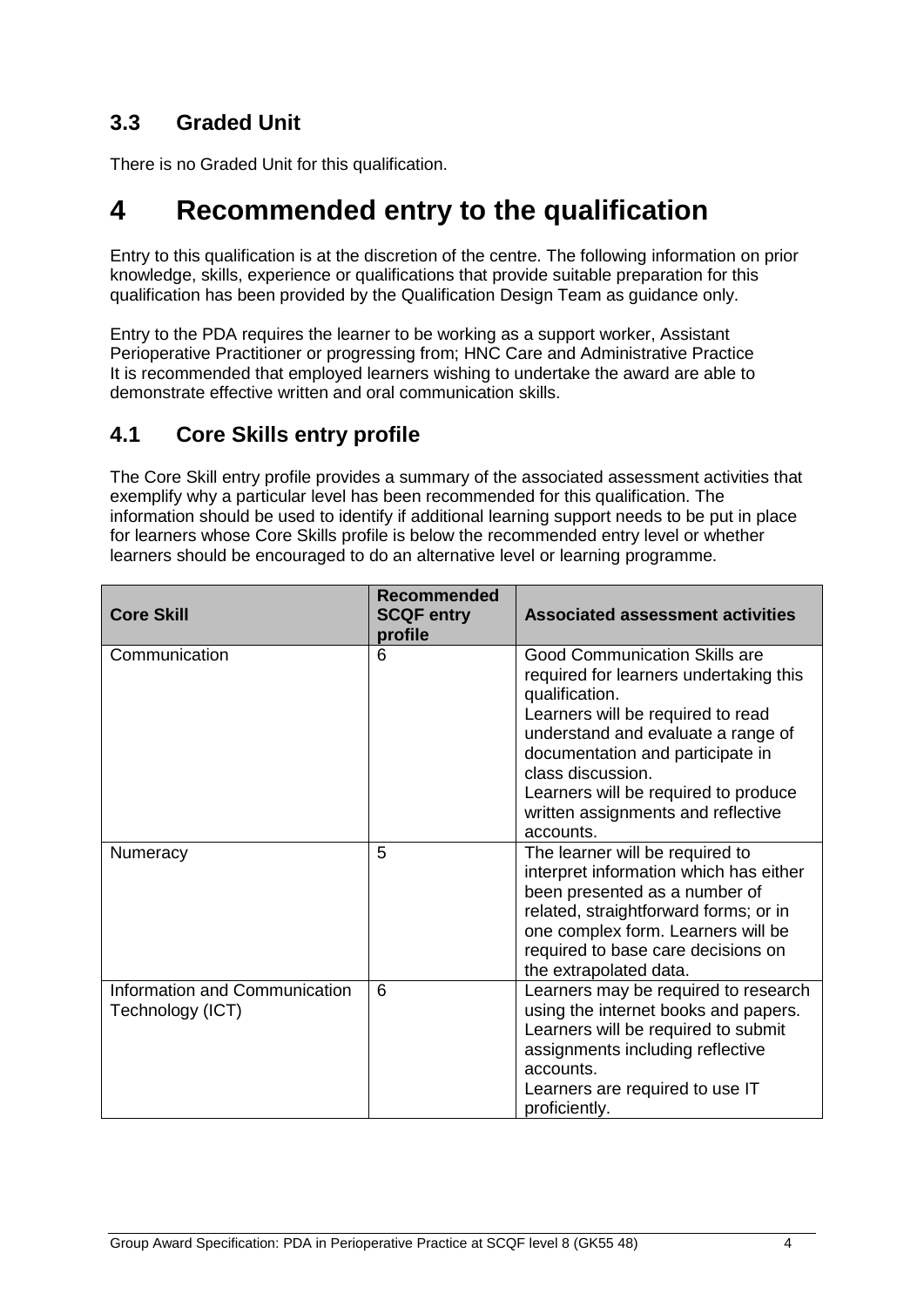| <b>Core Skill</b>          | <b>Recommended</b><br><b>SCQF entry</b><br>profile | <b>Associated assessment activities</b>                                                                                                                                                |
|----------------------------|----------------------------------------------------|----------------------------------------------------------------------------------------------------------------------------------------------------------------------------------------|
| Problem Solving            | 6                                                  | Problem Solving skills through class<br>discussion and exercises. Reflective<br>evaluations of how the learner applies<br>theory to practice.                                          |
| <b>Working with Others</b> | 6                                                  | Participation in group exercises<br>interaction with training providers<br>clients and colleagues. This skill will<br>be further developed through current<br>employment or placement. |

# <span id="page-6-0"></span>**5 Additional benefits of the qualification in meeting employer needs**

This qualification was designed to meet a specific purpose and what follows are details on how that purpose has been met through mapping of the Units to the aims of the qualification. Through meeting the aims, additional value has been achieved by linking the Unit standards with those defined in National Occupational Standards and/or trade/professional body requirements. In addition, significant opportunities exist for learners to develop the more generic skill, known as Core Skills through doing this qualification.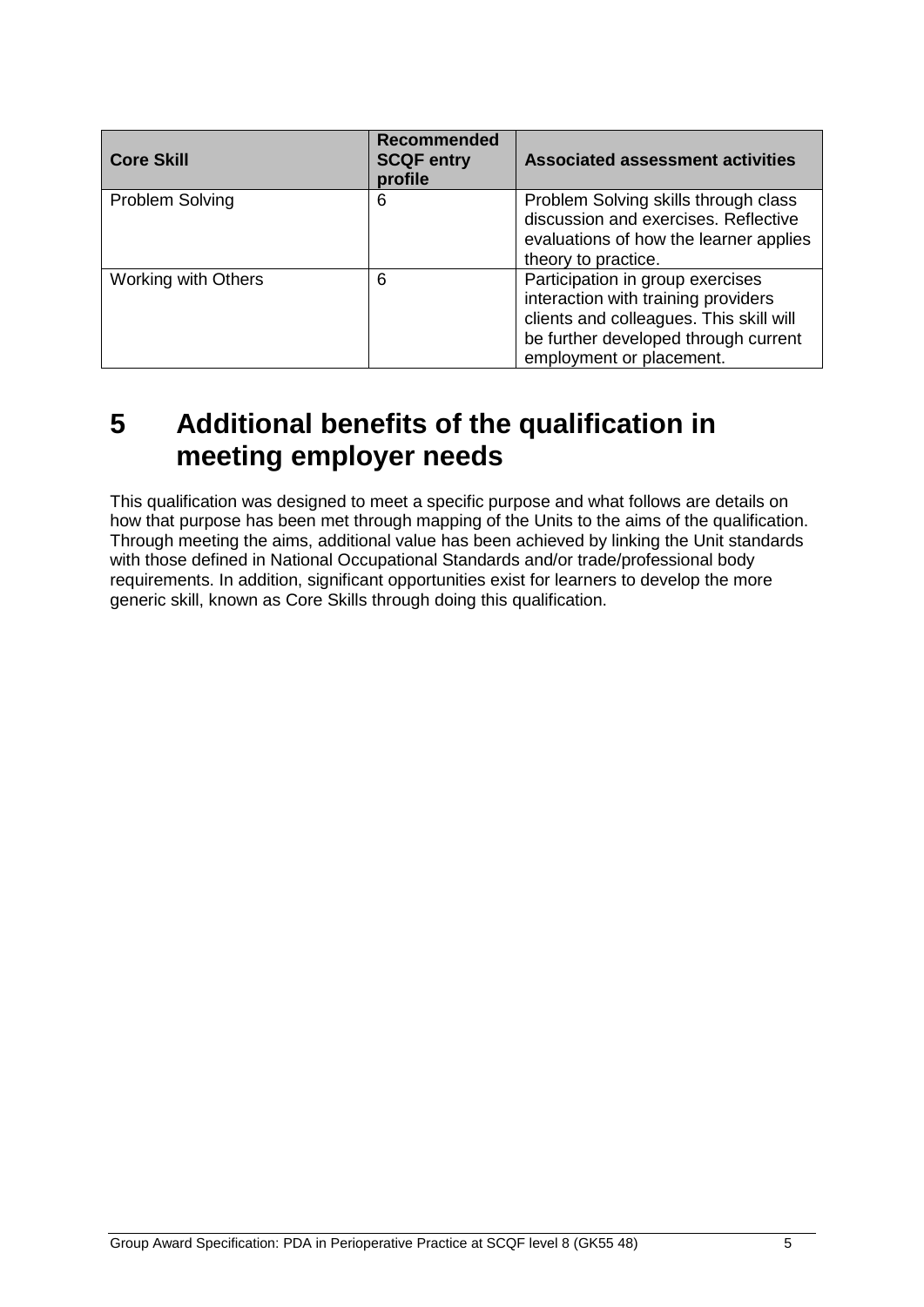# **5.1 Mapping of qualification aims to Units**

| Code           | Unit title                                                    | <b>General Aims</b> |  |  |  |  |  |  |  |  |    |
|----------------|---------------------------------------------------------------|---------------------|--|--|--|--|--|--|--|--|----|
|                |                                                               |                     |  |  |  |  |  |  |  |  | 10 |
| <b>HF2A 34</b> | Understanding Personal and<br><b>Professional Development</b> |                     |  |  |  |  |  |  |  |  |    |
| H8X3 35        | Pre and Post-operative Care                                   |                     |  |  |  |  |  |  |  |  |    |
| H8X2 35        | Intraoperative Care                                           |                     |  |  |  |  |  |  |  |  |    |

<span id="page-7-0"></span>

| Code           | Unit title                                                    | <b>Specific Aims</b> |  |  |  |  |  |  |  |  |    |
|----------------|---------------------------------------------------------------|----------------------|--|--|--|--|--|--|--|--|----|
|                |                                                               |                      |  |  |  |  |  |  |  |  | 10 |
| <b>HF2A 34</b> | Understanding Personal and<br><b>Professional Development</b> |                      |  |  |  |  |  |  |  |  |    |
| H8X3 35        | Pre and Post-operative Care                                   |                      |  |  |  |  |  |  |  |  |    |
| H8X2 35        | Intraoperative Care                                           |                      |  |  |  |  |  |  |  |  |    |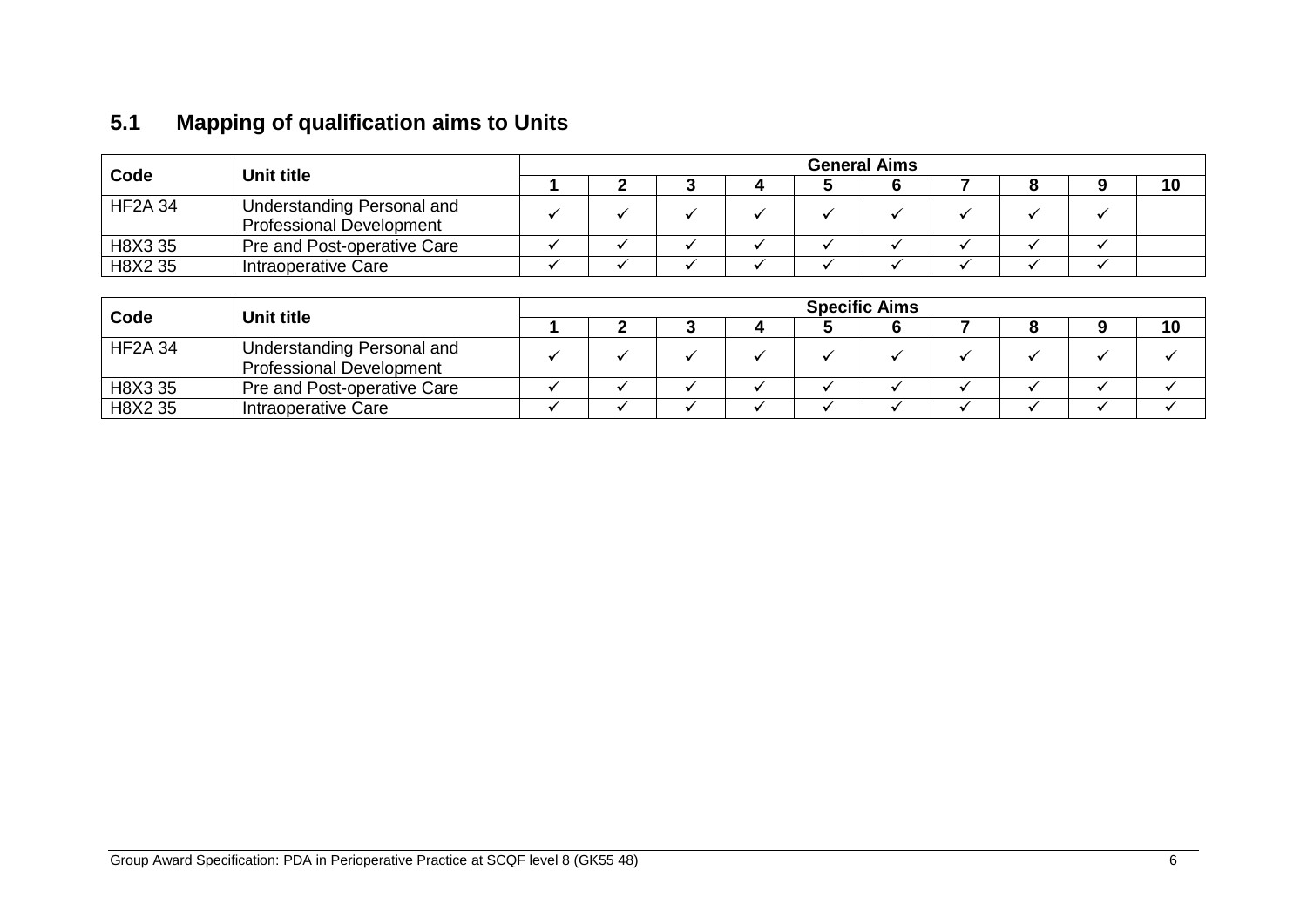<span id="page-8-0"></span>

| Code           | <b>Unit title</b> |                   | <b>National Occupational Standard</b>                                                                       |  |  |  |  |  |  |
|----------------|-------------------|-------------------|-------------------------------------------------------------------------------------------------------------|--|--|--|--|--|--|
| <b>HF2A 34</b> | Understanding     | <b>GEN 12</b>     | Reflect on and evaluate your own values, priorities, interests and effectiveness.                           |  |  |  |  |  |  |
|                | Personal and      | <b>HSC 33</b>     | Reflect on and develop your own practice.                                                                   |  |  |  |  |  |  |
|                | Professional      | <b>HSC 23</b>     | Develop your own knowledge and practice.                                                                    |  |  |  |  |  |  |
|                | Development       | <b>HSC 43</b>     | Take responsibility for the continuing professional development of self and others.                         |  |  |  |  |  |  |
| H8X3 35        | Pre and Post-     | <b>CfA 201</b>    | Carry out your responsibilities at work.                                                                    |  |  |  |  |  |  |
|                | operative Care    | <b>CHS169</b>     | Comply with legal requirements for maintaining confidentiality in healthcare.                               |  |  |  |  |  |  |
|                |                   | CHS19             | Undertake routine clinical measurements.                                                                    |  |  |  |  |  |  |
|                |                   | CHS <sub>2</sub>  | Assist in the administration of medication.                                                                 |  |  |  |  |  |  |
|                |                   | <b>HS36</b>       | Provide basic life support.                                                                                 |  |  |  |  |  |  |
|                |                   | CHS <sub>5</sub>  | Undertake agreed pressure area care.                                                                        |  |  |  |  |  |  |
|                |                   | CHS <sub>6</sub>  | Move and Position Individuals.                                                                              |  |  |  |  |  |  |
|                |                   | CHS8              | Insert and secure urethral catheters and monitor and respond to the effects of<br>urethral catheterisation. |  |  |  |  |  |  |
|                |                   | <b>ENTO HSP2</b>  | Promote a positive health and safety culture.                                                               |  |  |  |  |  |  |
|                |                   | GEN <sub>5</sub>  | Support individuals undergoing healthcare activities.                                                       |  |  |  |  |  |  |
|                |                   | GEN <sub>6</sub>  | Manage environments and resources for use during healthcare activities.                                     |  |  |  |  |  |  |
|                |                   | GEN <sub>12</sub> | Reflect on and evaluate your own values, priorities, interests and effectiveness.                           |  |  |  |  |  |  |
|                |                   | GEN <sub>2</sub>  | Prepare and dress for work in healthcare settings.                                                          |  |  |  |  |  |  |
|                |                   | <b>GEN22</b>      | Communicate effectively with individuals.                                                                   |  |  |  |  |  |  |
|                |                   | GEN <sub>23</sub> | Monitor your own work practices.                                                                            |  |  |  |  |  |  |
|                |                   | GEN4              | Prepare individuals for healthcare activities.                                                              |  |  |  |  |  |  |
|                |                   | GEN <sub>5</sub>  | Support individuals undergoing healthcare activities.                                                       |  |  |  |  |  |  |
|                |                   | <b>GEN57</b>      | Collect blood/blood products from storage for transfusion.                                                  |  |  |  |  |  |  |
|                |                   | GEN <sub>6</sub>  | Manage environments and resources for use during healthcare activities.                                     |  |  |  |  |  |  |
|                |                   | GEN63             | Act within the limits of your competence and authority.                                                     |  |  |  |  |  |  |
|                |                   | GEN64             | Ensure the availability of physical resources.                                                              |  |  |  |  |  |  |
|                |                   | GEN7              | Monitor and manage the environment and resources during and after                                           |  |  |  |  |  |  |
|                |                   |                   | clinical/therapeutic activities.                                                                            |  |  |  |  |  |  |
|                |                   | GEN8              | Assist the practitioner to implement healthcare activities.                                                 |  |  |  |  |  |  |
|                |                   | GEN80             | Move and transport individuals within a healthcare environment.                                             |  |  |  |  |  |  |
|                |                   |                   |                                                                                                             |  |  |  |  |  |  |

# **5.2 Mapping of National Occupational Standards (NOS) and/or trade body standards**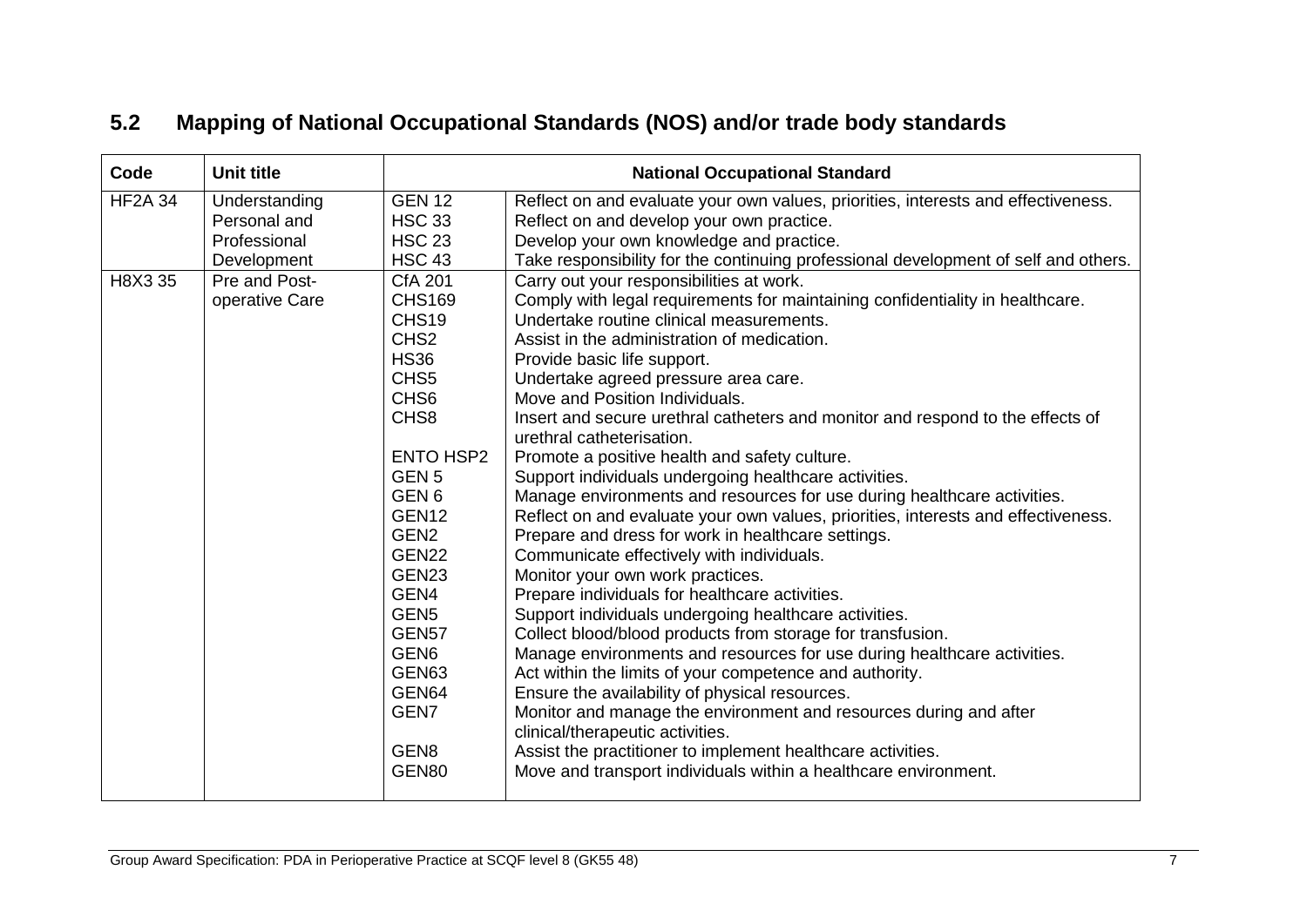| Code | <b>Unit title</b> | <b>National Occupational Standard</b> |                                                                                                                     |  |  |  |  |  |
|------|-------------------|---------------------------------------|---------------------------------------------------------------------------------------------------------------------|--|--|--|--|--|
|      |                   | GEN81                                 | Collect linen and make beds.                                                                                        |  |  |  |  |  |
|      |                   | GEN96                                 | Maintain health and safety and security practices within a health setting.                                          |  |  |  |  |  |
|      |                   | GEN97                                 | Communicate effectively in a healthcare environment.                                                                |  |  |  |  |  |
|      |                   | GEN98                                 | Promote effective communication in a healthcare environment.                                                        |  |  |  |  |  |
|      |                   | <b>HSC22</b>                          | Support the health and safety of yourself and individuals.                                                          |  |  |  |  |  |
|      |                   | <b>HSC223</b>                         | Contribute to moving and handling individuals.                                                                      |  |  |  |  |  |
|      |                   | <b>HSC224</b>                         | Observe, monitor and record the conditions of individuals.                                                          |  |  |  |  |  |
|      |                   | <b>HSC23</b>                          | Develop your own knowledge and practice.                                                                            |  |  |  |  |  |
|      |                   | <b>HSC241</b>                         | Contribute to the effectiveness of teams.                                                                           |  |  |  |  |  |
|      |                   | <b>HSC242</b>                         | Receive and pass on messages and information.                                                                       |  |  |  |  |  |
|      |                   | <b>HSC246</b>                         | Maintain a safe and clean environment.                                                                              |  |  |  |  |  |
|      |                   | <b>HSC3117</b>                        | Conduct a health and safety risk assessment of a workplace.                                                         |  |  |  |  |  |
|      |                   | <b>HSC3119</b>                        | Promote the values and principles underpinning best Practice.                                                       |  |  |  |  |  |
|      |                   | <b>HSC32</b>                          | Promote, monitor and maintain health, safety and security in the working<br>environment.                            |  |  |  |  |  |
|      |                   | <b>HSC33</b>                          | Reflect on and develop your own practice.                                                                           |  |  |  |  |  |
|      |                   | HSS1                                  | Make sure your actions reduce risks to health and safety.                                                           |  |  |  |  |  |
|      |                   | IPC <sub>2</sub>                      | Perform hand hygiene to prevent the spread of infection.                                                            |  |  |  |  |  |
|      |                   | IPC <sub>3</sub>                      | Clean and remove spillages of blood and other body fluids.                                                          |  |  |  |  |  |
|      |                   | IPC4                                  | Clean and store care equipment to minimise the risks of spreading infection.                                        |  |  |  |  |  |
|      |                   | IPC6                                  | Use personal protective equipment to prevent the spread of infection.                                               |  |  |  |  |  |
|      |                   | IPC <sub>9</sub>                      | Minimise the risks of spreading infections when removing used bed linen.                                            |  |  |  |  |  |
|      |                   | PCS <sub>1</sub>                      | Prepare for and transport patients to, within and from the perioperative care<br>environment.                       |  |  |  |  |  |
|      |                   | <b>PCS11</b>                          | Assist in the preparation of the anaesthetic environment/PACU.                                                      |  |  |  |  |  |
|      |                   | <b>PCS12</b>                          | Carryout delegated care activities for patients in the anaesthetic<br>environment/PACU.                             |  |  |  |  |  |
|      |                   | <b>PCS15</b>                          | Assist in the preparation of patients for operative and clinically invasive<br>procedures.                          |  |  |  |  |  |
|      |                   | PCS <sub>23</sub>                     | Assist in the transfer and positioning of patients within the perioperative                                         |  |  |  |  |  |
|      |                   | PCS <sub>5</sub>                      | environment.<br>Carry out delegated activities in the anaesthetic environment/Post Anaesthetic<br>Care Unit (PACU). |  |  |  |  |  |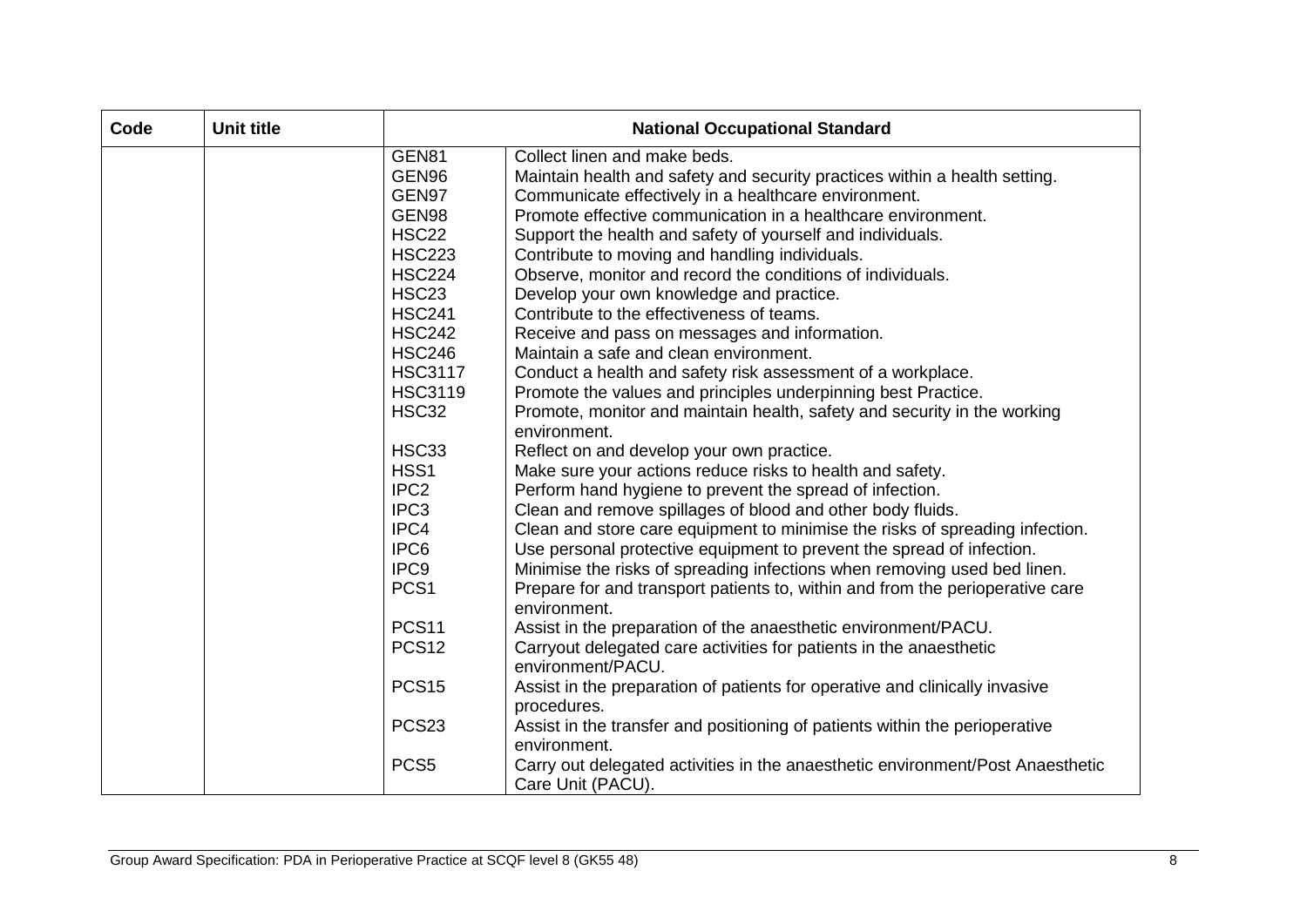| Code    | <b>Unit title</b>   |                          | <b>National Occupational Standard</b>                                                                         |
|---------|---------------------|--------------------------|---------------------------------------------------------------------------------------------------------------|
|         |                     | PCS <sub>6</sub><br>PCS7 | Assist in preparing patients and equipment for transfer and movement within the<br>perioperative environment. |
|         |                     |                          | Assist in the support and monitoring of patients within the perioperative care<br>environment.                |
|         |                     |                          | Measure and record patients' body fluid output.                                                               |
|         |                     |                          | Assist the registered practitioner in the delivery of perioperative patient care.                             |
| H8X2 34 | Intraoperative Care | <b>CfA 201</b>           | Carry out your responsibilities at work.                                                                      |
|         |                     | <b>CHS169</b>            | Comply with legal requirements for maintaining confidentiality in healthcare.                                 |
|         |                     | CHS3                     | Administer medication to individuals.                                                                         |
|         |                     | CHS8                     | Insert and secure urethral catheters and monitor and respond to the effects of<br>urethral catheterisation.   |
|         |                     | GEN <sub>5</sub>         | Support individuals undergoing healthcare activities.                                                         |
|         |                     | GEN <sub>6</sub>         | Manage environments and resources for use during healthcare activities.                                       |
|         |                     | GEN <sub>12</sub>        | Reflect on and evaluate your own values, priorities, interests and effectiveness.                             |
|         |                     | GEN <sub>2</sub>         | Prepare and dress for work in healthcare settings.                                                            |
|         |                     | GEN22                    | Communicate effectively with individuals.                                                                     |
|         |                     | GEN <sub>23</sub>        | Monitor your own work practices.                                                                              |
|         |                     | GEN4                     | Prepare individuals for healthcare activities.                                                                |
|         |                     | GEN <sub>5</sub>         | Support individuals undergoing healthcare activities.                                                         |
|         |                     | GEN <sub>6</sub>         | Manage environments and resources for use during healthcare activities.                                       |
|         |                     | GEN63                    | Act within the limits of your competence and authority.                                                       |
|         |                     | GEN64                    | Ensure the availability of physical resources.                                                                |
|         |                     | GEN7                     | Monitor and manage the environment and resources during and after                                             |
|         |                     |                          | clinical/therapeutic activities.                                                                              |
|         |                     | GEN <sub>8</sub>         | Assist the practitioner to implement healthcare activities.                                                   |
|         |                     | GEN97                    | Communicate effectively in a healthcare environment.                                                          |
|         |                     | GEN98                    | Promote effective communication in a healthcare environment.                                                  |
|         |                     | <b>HSC223</b>            | Contribute to moving and handling individuals.                                                                |
|         |                     | <b>HSC23</b>             | Develop your own knowledge and practice.                                                                      |
|         |                     | <b>HSC241</b>            | Contribute to the effectiveness of teams.                                                                     |
|         |                     | <b>HSC242</b>            | Receive and pass on messages and information.                                                                 |
|         |                     | <b>HSC246</b>            | Maintain a safe and clean environment.                                                                        |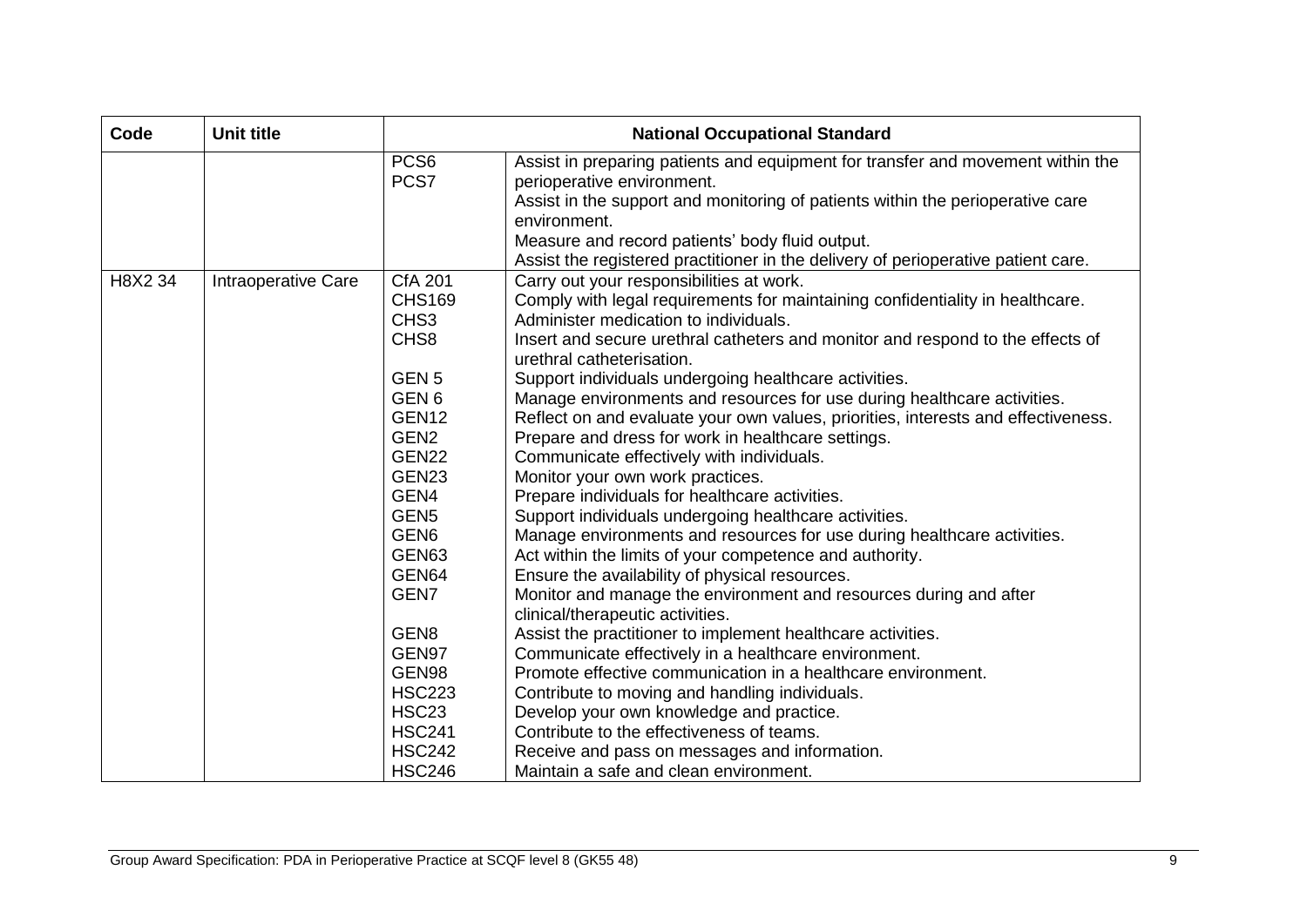| Code | Unit title |                   | <b>National Occupational Standard</b>                                                                                         |
|------|------------|-------------------|-------------------------------------------------------------------------------------------------------------------------------|
|      |            | <b>HSC3119</b>    | Promote the values and principles underpinning best practice.                                                                 |
|      |            | IPC <sub>2</sub>  | Perform hand hygiene to prevent the spread of infection.                                                                      |
|      |            | IPC <sub>3</sub>  | Clean and remove spillages of blood and other body fluids.                                                                    |
|      |            | IPC4              | Clean and store care equipment to minimise the risks of spreading infection.                                                  |
|      |            | IPC6              | Use personal protective equipment to prevent the spread of infection.                                                         |
|      |            | PCS <sub>1</sub>  | Prepare for and transport patients to, within and from the perioperative care<br>environment.                                 |
|      |            | <b>PCS10</b>      | Carry out delegated activities in receiving, handling and dispatching clinical<br>specimens.                                  |
|      |            | <b>PCS13</b>      | Prepare and dress for scrubbed clinical roles.                                                                                |
|      |            | <b>PCS14</b>      | Prepare surgical instrumentation and supplementary items for the surgical team.                                               |
|      |            | <b>PCS15</b>      | Assist in the preparation of patients for operative and clinically invasive<br>procedures.                                    |
|      |            | <b>PCS16</b>      | Provide surgical instrumentation and items for the surgical team and maintain the<br>sterile field.                           |
|      |            | PCS <sub>17</sub> | Receive and handle clinical specimens within the sterile field.                                                               |
|      |            | <b>PCS18</b>      | Prepare, apply and attach dressings, wound supports and drains to patients.                                                   |
|      |            | <b>PCS19</b>      | Prepare equipment for intra-operative blood salvage collection.                                                               |
|      |            | PCS <sub>2</sub>  | Contribute to the safe use of medical devices in the perioperative environment.                                               |
|      |            | <b>PCS20</b>      | Operate equipment for intra-operative blood salvage and collection.                                                           |
|      |            | <b>PCS21</b>      | Prepare equipment for processing intra-operative blood salvage collection.                                                    |
|      |            | <b>PCS22</b>      | Operate and monitor equipment for processing intra-operative salvaged blood<br>and complete salvaged blood processing.        |
|      |            | PCS <sub>23</sub> | Assist in the transfer and positioning of patients within the perioperative<br>environment.                                   |
|      |            | PCS <sub>24</sub> | Perform the non-scrubbed circulating role for perioperative procedures.                                                       |
|      |            | PCS <sub>3</sub>  | Assist in preparing patients and equipment for transfer and movement within the<br>perioperative environment.                 |
|      |            | PCS <sub>6</sub>  | Measure and record patients' body fluid output.                                                                               |
|      |            | PCS7              | Assist the registered practitioner in the delivery of perioperative patient care.                                             |
|      |            | PCS8              | Assist in the preparation and organisation of equipment and instrumentation for<br>operative procedures in non-scrubbed role. |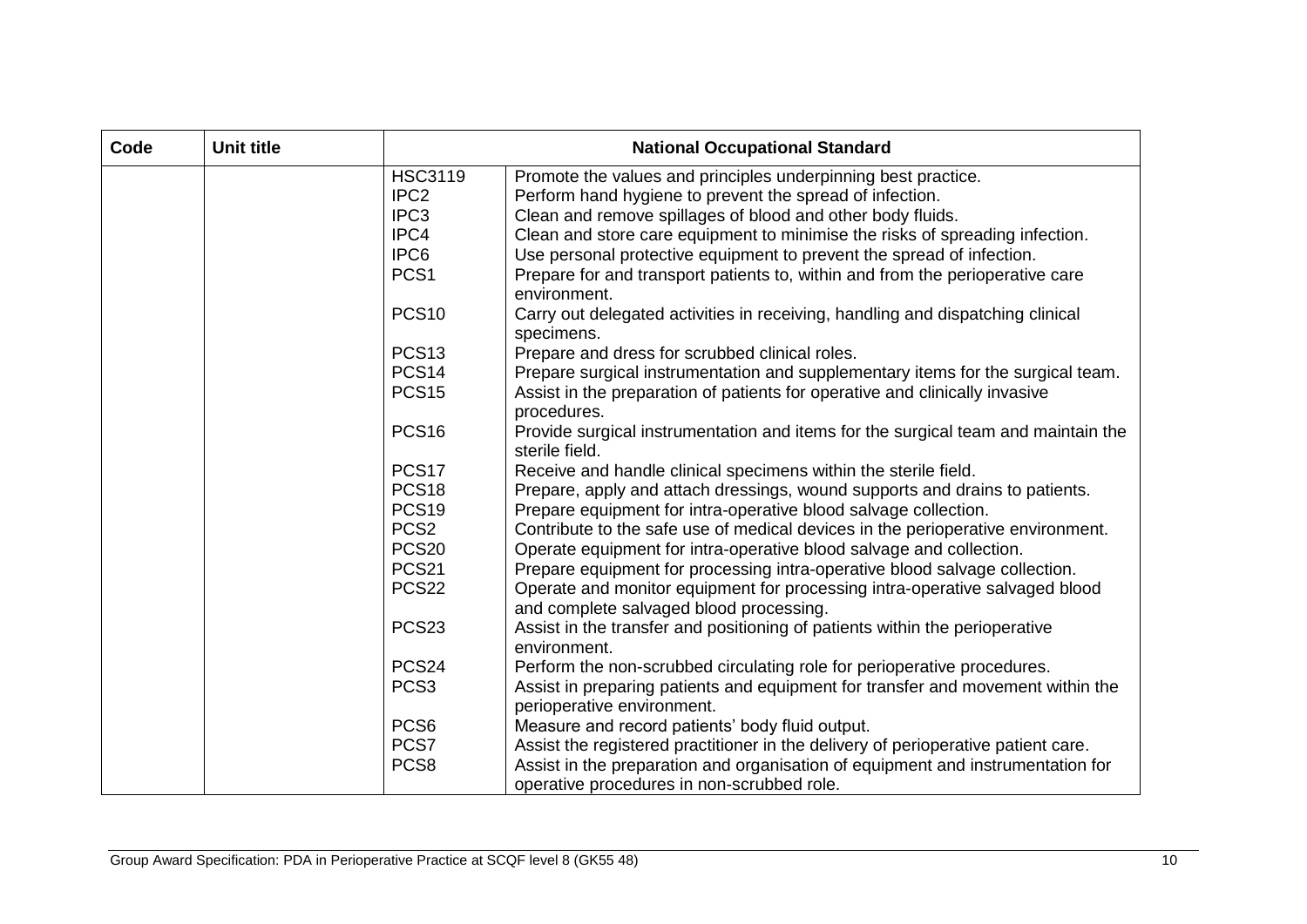| Code | Unit title | <b>National Occupational Standard</b> |                                                                                                                                                                                    |  |  |  |  |  |
|------|------------|---------------------------------------|------------------------------------------------------------------------------------------------------------------------------------------------------------------------------------|--|--|--|--|--|
|      |            | PCS <sub>9</sub>                      | Assist in the provision, monitoring and recording of surgical instrumentation,<br>supplies and equipment for operative and invasive procedures in a non-scrubbed<br>surgical role. |  |  |  |  |  |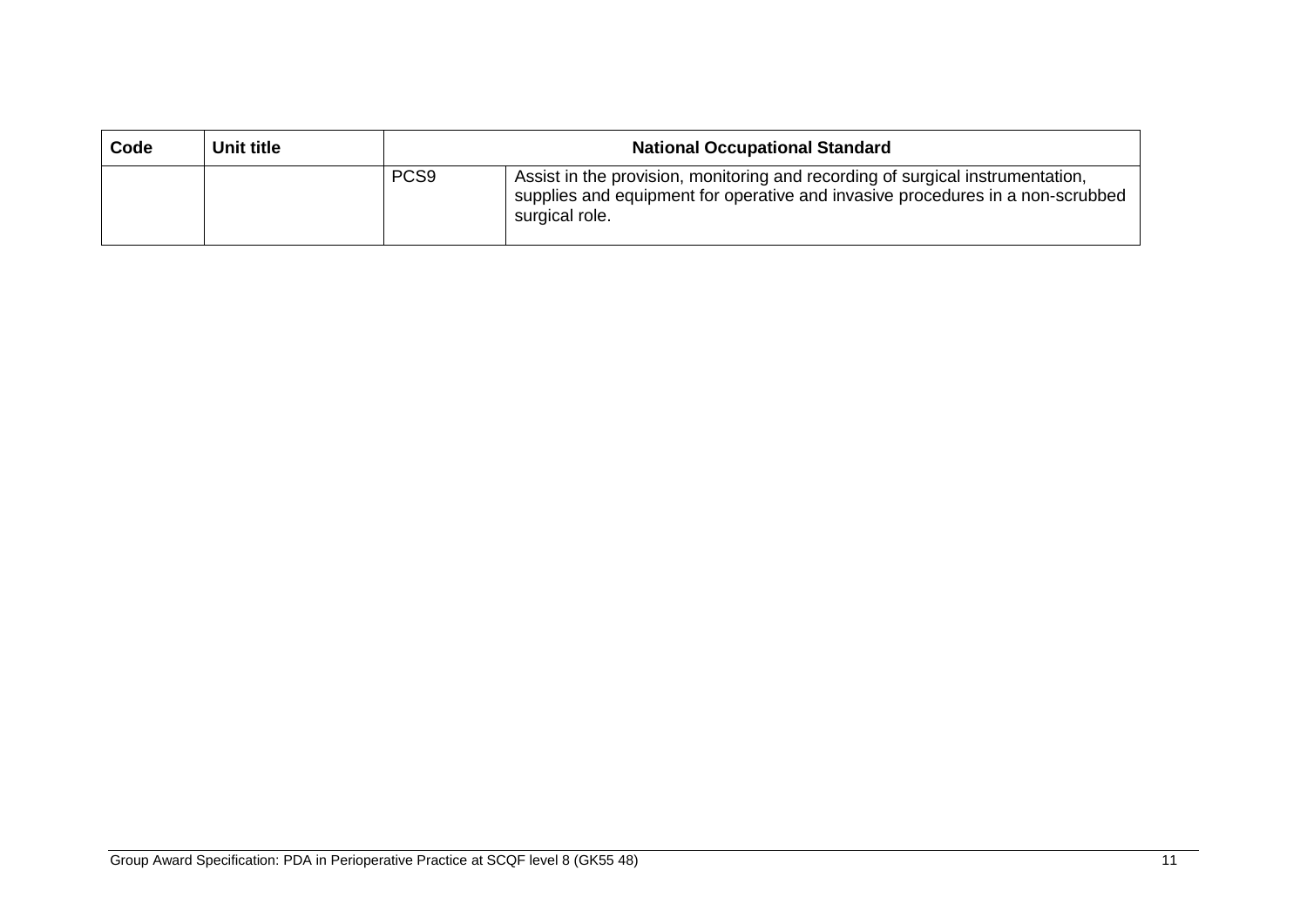<span id="page-13-0"></span>

|                         |                                                              | Communication                                                                                                |                                                                                          | Numeracy     |                                | <b>ICT</b>                                                                        |                                                                                                             | <b>Problem Solving</b>                                                                                                    |                                                                                                                                                                                                                        |                                                                                                    | <b>Working with Others</b>                                                                                                          |                                                                         |
|-------------------------|--------------------------------------------------------------|--------------------------------------------------------------------------------------------------------------|------------------------------------------------------------------------------------------|--------------|--------------------------------|-----------------------------------------------------------------------------------|-------------------------------------------------------------------------------------------------------------|---------------------------------------------------------------------------------------------------------------------------|------------------------------------------------------------------------------------------------------------------------------------------------------------------------------------------------------------------------|----------------------------------------------------------------------------------------------------|-------------------------------------------------------------------------------------------------------------------------------------|-------------------------------------------------------------------------|
| Unit<br>code            | <b>Unit title</b>                                            | Written                                                                                                      | <b>Oral</b>                                                                              | Using Number | Using Graphical<br>Information | Accessing<br>Information                                                          | Providing/Creating<br>Information                                                                           | Thinking<br>Critical                                                                                                      | and<br>Planning an<br>Organising                                                                                                                                                                                       | and<br>Reviewing<br>Evaluating                                                                     | Working<br>Co-operatively<br>with Others                                                                                            | Reviewing<br>Co-operative<br>Contribution                               |
| HF <sub>2</sub> A<br>34 | Understanding<br>Personal and<br>Professional<br>Development | Written<br>communication<br>through<br>assignments,<br>reflective<br>accounts and<br>written<br>assessments. | Oral<br>communication<br>through class<br>and group<br>discussions and<br>presentations. | N/A          | N/A                            | Information<br>accessed<br>through the<br>internet<br>researching<br>information. | This could be<br>developed<br>through the<br>production of<br>written<br>assignments<br>and<br>assessments. | This could<br>be<br>developed<br>through<br>group and<br>class<br>discussions.<br>Reflection<br>on theory to<br>practice. | Could be<br>developed<br>through<br>completion<br>and<br>submission of<br>work<br>assignment.<br>Adhering to<br>submission<br>dates.<br>Monitoring<br>time<br>management<br>throughout the<br>delivery of the<br>Unit. | Could be<br>developed<br>through<br>reflective<br>evaluations<br>from<br>knowledge<br>to practice. | Could be<br>developed<br>through<br>working<br>within<br>different<br>teams, ie<br>class groups,<br>work and<br>placement<br>teams. | Could be<br>developed<br>practice<br>evaluation in<br>care<br>planning. |

# **5.3 Mapping of Core Skills development opportunities across the qualification**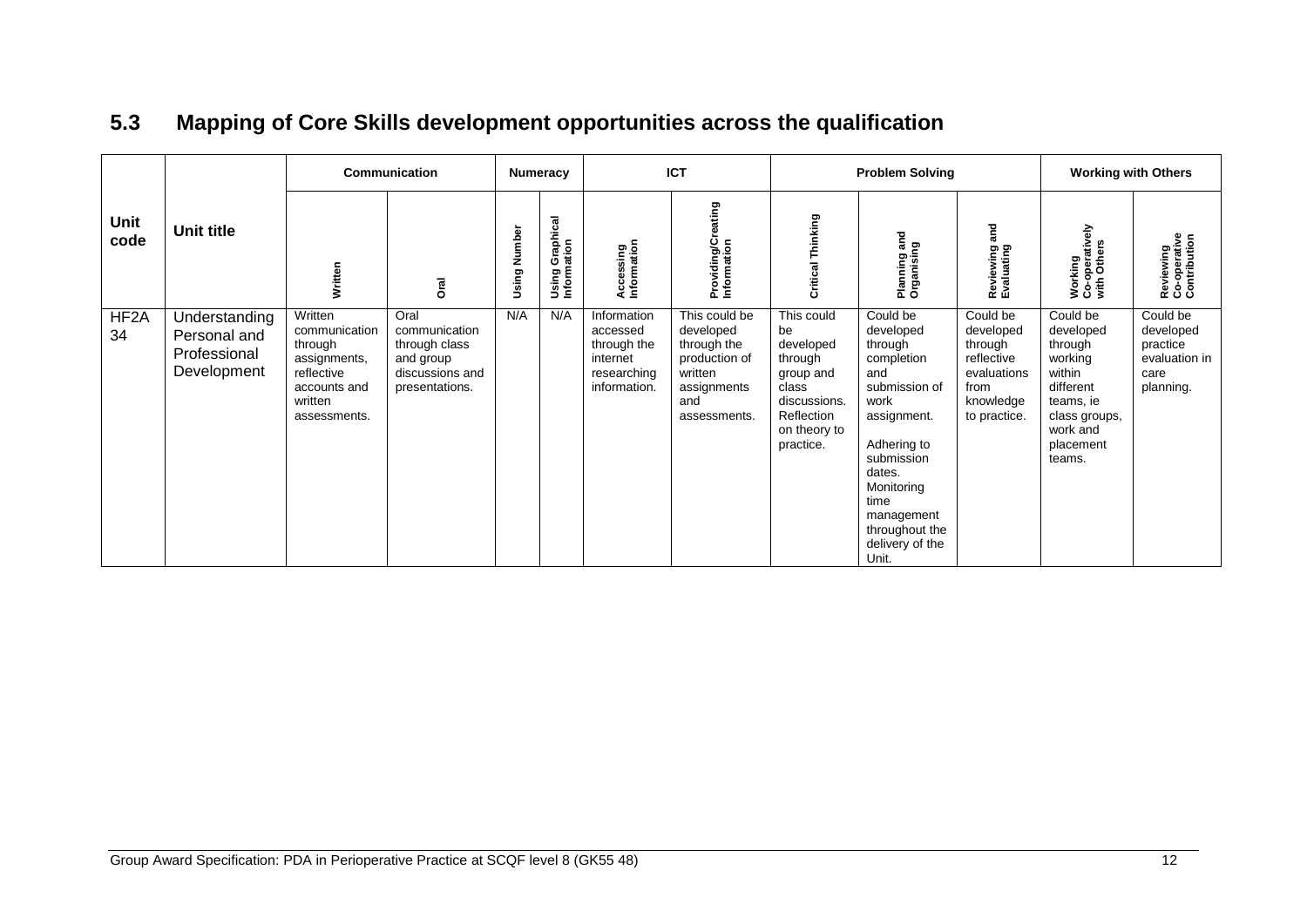|              | Unit title                            | Communication                                                                                                |                                                                                          | <b>Numeracy</b>                                                                                                                   |                                                                                                                                                                                                   | <b>ICT</b>                                                                        |                                                                                                             | <b>Problem Solving</b>                                                                                                   |                                                                                                                                                                                                                        |                                                                                                    | <b>Working with Others</b>                                                                                                             |                                                                         |
|--------------|---------------------------------------|--------------------------------------------------------------------------------------------------------------|------------------------------------------------------------------------------------------|-----------------------------------------------------------------------------------------------------------------------------------|---------------------------------------------------------------------------------------------------------------------------------------------------------------------------------------------------|-----------------------------------------------------------------------------------|-------------------------------------------------------------------------------------------------------------|--------------------------------------------------------------------------------------------------------------------------|------------------------------------------------------------------------------------------------------------------------------------------------------------------------------------------------------------------------|----------------------------------------------------------------------------------------------------|----------------------------------------------------------------------------------------------------------------------------------------|-------------------------------------------------------------------------|
| Unit<br>code |                                       | Written                                                                                                      | Drai                                                                                     | Using Number                                                                                                                      | Using Graphical<br>Information                                                                                                                                                                    | Accessing<br>Information                                                          | ဥာ<br>Providing/Cr<br>Information                                                                           | Thinking<br>Critical                                                                                                     | gue<br>Planning an<br>Organising                                                                                                                                                                                       | and<br>Reviewing<br>Evaluating                                                                     | atively<br>Working<br>Co-operative<br>with Others                                                                                      | Reviewing<br>Co-operative<br>Contribution                               |
| H8X3<br>35   | Pre and<br>Post-<br>operative<br>Care | Written<br>communication<br>through<br>assignments,<br>reflective<br>accounts and<br>written<br>assessments. | Oral<br>communication<br>through class<br>and group<br>discussions and<br>presentations. | Could be<br>developed<br>through<br>working within<br>practice<br>undertaking<br>clinical<br>observations<br>and<br>measurements. | Could be<br>developed<br>through<br>working<br>within<br>undertaking<br>clinical<br>observations.<br>Reflection on<br>theory to<br>practice<br>analysing<br>trends while<br>completing<br>charts. | Information<br>accessed<br>through the<br>internet<br>researching<br>information. | This could be<br>developed<br>through the<br>production of<br>written<br>assignments<br>and<br>assessments. | This could<br>be<br>developed<br>through<br>group and<br>class<br>discussion.<br>Reflection<br>on theory to<br>practice. | Could be<br>developed<br>through<br>completion<br>and<br>submission<br>of work<br>assignment.<br>Adhering to<br>submission<br>dates.<br>Monitoring<br>time<br>management<br>throughout<br>the delivery<br>of the Unit. | Could be<br>developed<br>through<br>reflective<br>evaluations<br>from<br>knowledge<br>to practice. | Could be<br>developed<br>through<br>working<br>within<br>different<br>teams, ie<br>class<br>groups,<br>work and<br>placement<br>teams. | Could be<br>developed<br>practice<br>evaluation<br>in care<br>planning. |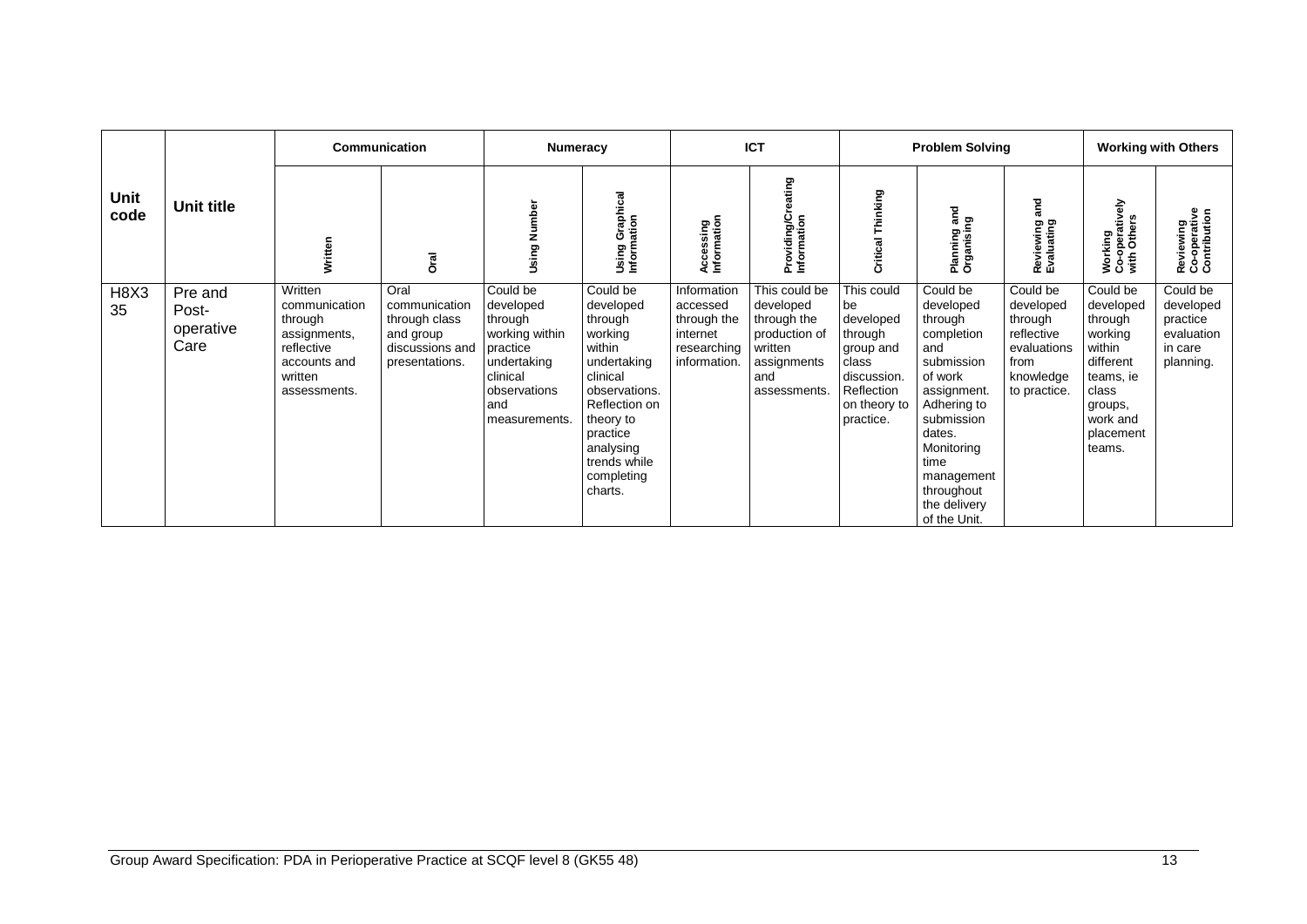|                   |                        | Communication                                                                                                |                                                                                             | Numeracy                                                                                                                    |                                                                                                                                                                                                   | <b>ICT</b>                                                                        |                                                                                                             | <b>Problem Solving</b>                                                                                                   |                                                                                                                                                                                                                        |                                                                                                     | <b>Working with Others</b>                                                                                                             |                                                                         |
|-------------------|------------------------|--------------------------------------------------------------------------------------------------------------|---------------------------------------------------------------------------------------------|-----------------------------------------------------------------------------------------------------------------------------|---------------------------------------------------------------------------------------------------------------------------------------------------------------------------------------------------|-----------------------------------------------------------------------------------|-------------------------------------------------------------------------------------------------------------|--------------------------------------------------------------------------------------------------------------------------|------------------------------------------------------------------------------------------------------------------------------------------------------------------------------------------------------------------------|-----------------------------------------------------------------------------------------------------|----------------------------------------------------------------------------------------------------------------------------------------|-------------------------------------------------------------------------|
| Unit<br>code      | <b>Unit title</b>      | Written                                                                                                      | <b>Drai</b>                                                                                 | Using Number                                                                                                                | Using Graphical<br>Information                                                                                                                                                                    | Accessing<br>Information                                                          | Providing/Creating<br>Information                                                                           | Thinking<br>Critical                                                                                                     | gue<br>guis<br>Planning<br>Organisin                                                                                                                                                                                   | and<br>Reviewing<br>Evaluating                                                                      | <b>Working</b><br>Co-operatively<br>with Others                                                                                        | Reviewing<br>Co-operative<br>Contribution                               |
| <b>H8X2</b><br>35 | Intraoperative<br>Care | Written<br>communication<br>through<br>assignments,<br>reflective<br>accounts and<br>written<br>assessments. | Oral<br>communication<br>through class<br>and group<br>discussions<br>and<br>presentations. | Could be<br>developed<br>through working<br>within practice<br>undertaking<br>clinical<br>observations and<br>measurements. | Could be<br>developed<br>through<br>working<br>within<br>undertaking<br>clinical<br>observations.<br>Reflection on<br>theory to<br>practice<br>analysing<br>trends while<br>completing<br>charts. | Information<br>accessed<br>through the<br>internet<br>researching<br>information. | This could be<br>developed<br>through the<br>production of<br>written<br>assignments<br>and<br>assessments. | This could<br>be<br>developed<br>through<br>group and<br>class<br>discussions<br>Reflection<br>on theory<br>to practice. | Could be<br>developed<br>through<br>completion<br>and<br>submission<br>of work<br>assignment.<br>Adhering to<br>submission<br>dates.<br>Monitoring<br>time<br>management<br>throughout<br>the delivery<br>of the Unit. | Could be<br>developed<br>through<br>reflective<br>evaluation<br>s from<br>knowledge<br>to practice. | Could be<br>developed<br>through<br>working<br>within<br>different<br>teams, ie<br>class<br>groups,<br>work and<br>placement<br>teams. | Could be<br>developed<br>practice<br>evaluation<br>in care<br>planning. |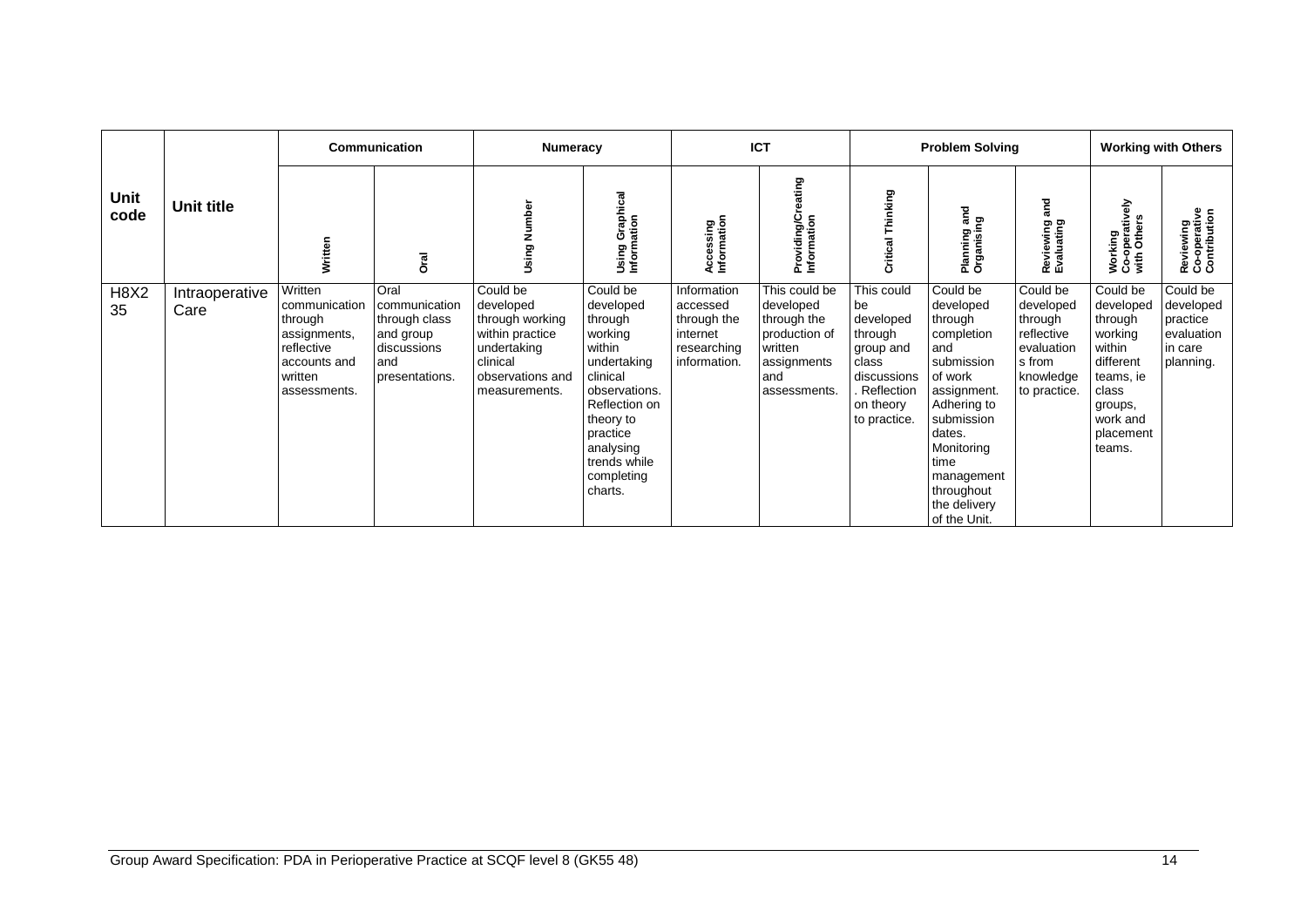# **5.4 Assessment Strategy for the qualification**

<span id="page-16-0"></span>

| <b>Unit</b>                                                   | <b>Assessment</b>                                                                                                         |                                                                                                    |                                                                                                    |                                                                                                 |  |  |  |  |
|---------------------------------------------------------------|---------------------------------------------------------------------------------------------------------------------------|----------------------------------------------------------------------------------------------------|----------------------------------------------------------------------------------------------------|-------------------------------------------------------------------------------------------------|--|--|--|--|
|                                                               | Outcome 1                                                                                                                 | Outcome 2                                                                                          | Outcome 3                                                                                          | Outcome 4                                                                                       |  |  |  |  |
| Understanding Personal and<br><b>Professional Development</b> | Essay or reflective<br>account of<br>1,000-1,500                                                                          | Integrated with<br>Outcome 3 Portfolio of<br>Evidence and a<br>minimum of 3 reflective<br>accounts | Integrated with<br>Outcome 2 Portfolio of<br>Evidence and a<br>minimum of 3 reflective<br>accounts |                                                                                                 |  |  |  |  |
| Pre and Post-operative Care                                   | Extended or restricted<br>response questions<br>and should be<br>completed under<br>closed-book supervised<br>conditions. | Integrated with<br>Outcome 4 integrated<br>case study<br>approximately 2,500 +/-<br>10% words      | Clinical record of<br>achievement                                                                  | Integrated with<br>Outcome 2 integrated<br>case study<br>approximately $2,500 +/-$<br>10% words |  |  |  |  |
| Intraoperative Care                                           | Extended or restricted<br>response questions<br>and should be<br>completed under<br>closed-book supervised<br>conditions. | Integrated with<br>Outcome 4 integrated<br>case study<br>approximately 2,500 +/-<br>10% words      | Clinical record of<br>achievement                                                                  | Integrated with<br>Outcome 2 integrated<br>case study<br>approximately 2,500 +/-<br>10% words   |  |  |  |  |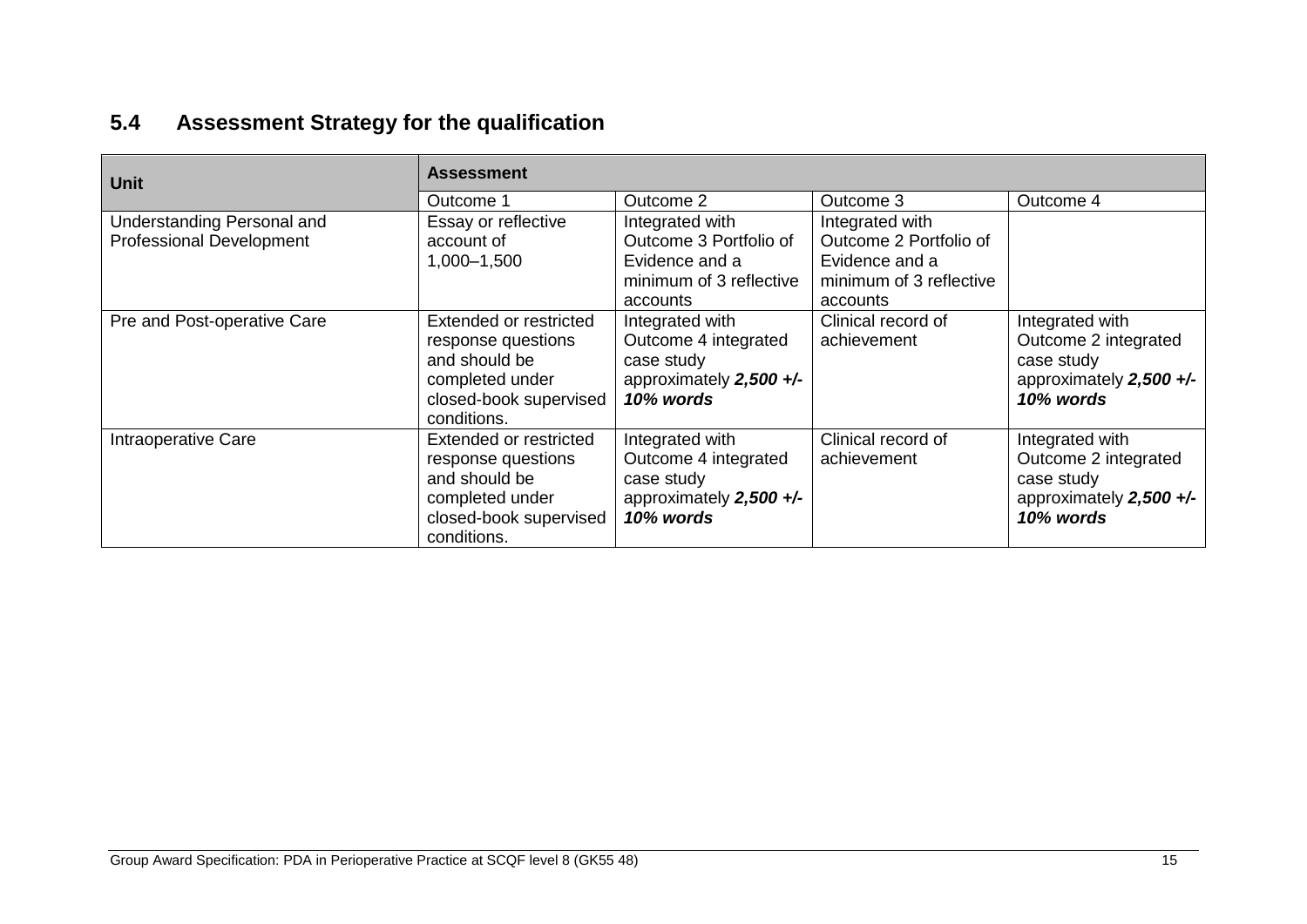# <span id="page-17-0"></span>**6 Guidance on approaches to delivery and assessment**

The qualification is a Professional Development Award (PDA) in Perioperative Practice. It is a Group Award comprising of three mandatory Units (see Section 2.1) two at SCQF level 8 (32 credit points at SCQF level 8) and one at SCQF level 7 (8 credit points at SCQF level 7).

This PDA qualification is not suitable for direct entry see below for the criteria for entry.

The qualification is suitable for those who are:

- Currently working as a support worker in a relevant field.
- Have competed the HNC Care and Administrative Practice.

The award is designed to further develop the knowledge and understanding of those currently working as support workers as well as those who have completed the above qualification and wish to undertake the PDA Award as they wish to pursue a career as an assistant practitioner in the perioperative environment.

The Units are delivered in the sequence as described. The mandatory Unit 'Understanding Personal and Professional Development' will be delivered to facilitate the development of reflective practice which is required in the other two Units. This will be followed by the Pre and Post-operative Unit and the Intraoperative Unit will complete the award.

If the learner has completed the HNC Care and Administrative Practice then they are exempt from the *Understanding Personal and Professional Development* Unit as they will have already completed its content whilst studying on the HNC.

It is recommended that the award is undertaken as laid out in the table below.

The Units teaching allocation is 40 Notional hours per credit.

This award may be delivered in a variety of ways which will reflect the learning, employment and development needs of individual learners. The qualification is suitable for individuals who wish to study towards a qualification suitable for a career in the NHS who wish to support practice in their current role. The award can be delivered on a full-time or part-time (day release or evening) basis and are suitable for HCSW, Senior HCSW and AP staff currently employed within the perioperative care setting.

In order to be able to complete the clinical Units, centres/course providers must ensure that learners are either working in a suitable care environment or that they are able to undertake a work placement in an appropriate setting.

Any Local arrangement for placements should, where possible, involve any relevant educational support systems. It is recommended when using NHS placements that centres collaborate with the appropriate Practice Education Facilitators (PEFs). This collaboration will maximise and strengthen support between mentors and FE establishments.

The approach to delivery and assessment in this new award is varied in order to give the learners and centres a variety of teaching, learning and assessment approaches and a wide range and combination of teaching, learning and assessment methods may be used by centres.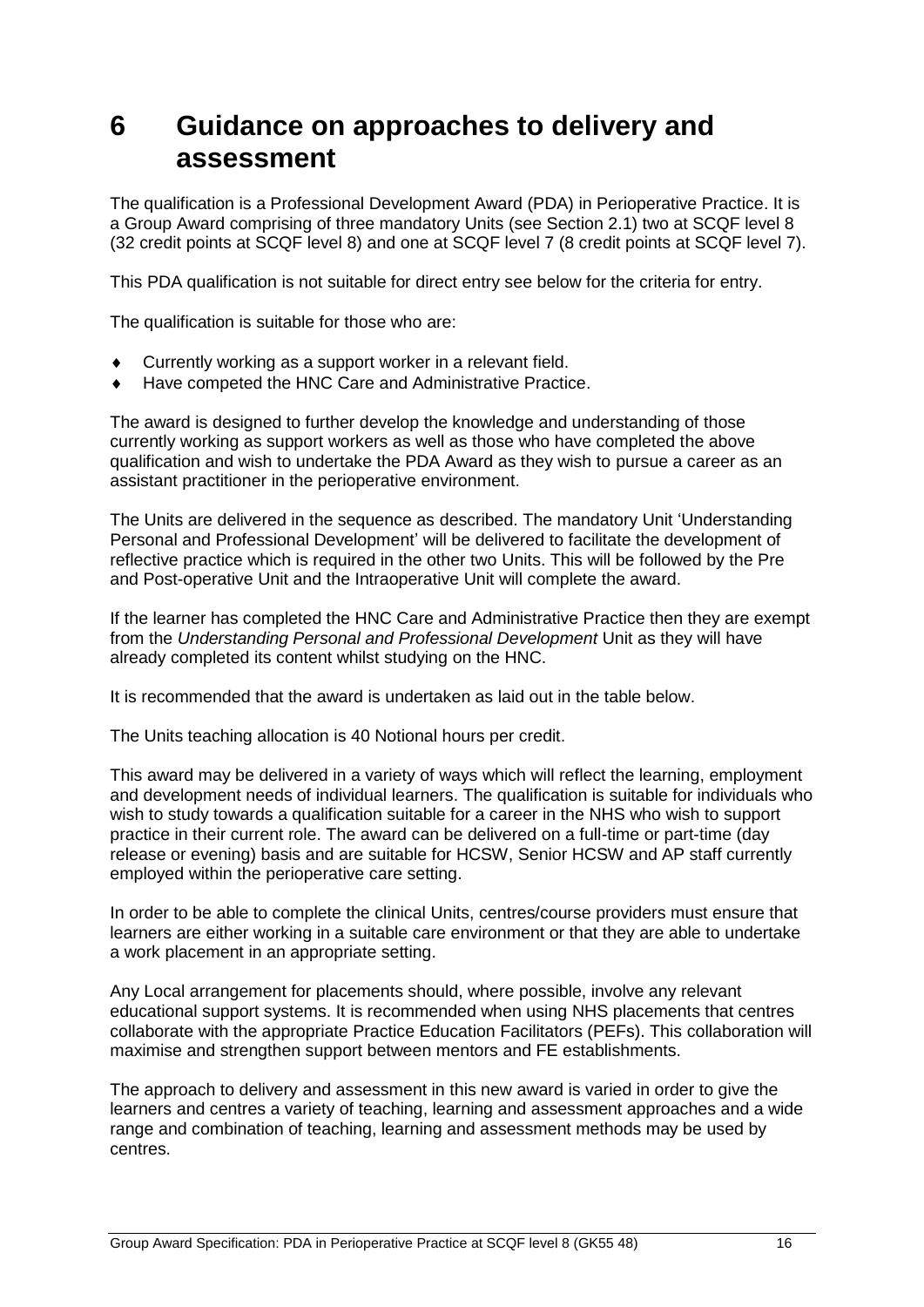The following suggested delivery methods could be adopted by centres:

- lectures
- $\bullet$  tutorials
- study packs
- problem based scenarios
- case studies
- group work
- $\bullet$  presentation
- online materials
- IT based teaching materials
- $\bullet$  projects
- Virtual Learning Environments

Throughout delivery, learners should be set clear standards in terms of presentation of information. It is recommended that standard referencing conventions such as the Harvard referencing system are used throughout so that learners are confident about using wider evidence in support of research and academic reporting. This should also ensure compliance with copyright and avoid issues of plagiarism.

It is recommended that where specialist knowledge is required, appropriately qualified and experienced tutors deliver these Units. Centres must also ensure that sufficient work placements have been secured through appropriate partners, such as local NHS Boards or the private sector undertaking perioperative care to allow learners to undertake the relevant Unit as it is crucial that learners looking to exit into work at Career Framework level 3 or 4 have appropriate work experience through their placement.

## <span id="page-18-0"></span>**6.1 Sequencing/integration of Units**

None of the Units will be integrated in this award as it was agreed that this would make the Units unwieldy in size for effective learning and teaching. Each of the Units has been devised in sequence as indicated above. This offers a logical progression for the learner.

Learners must provide evidence for all of the Evidence Requirements and all of the knowledge and skills. The evidence they provide should relate to their own work setting or placement.

Learners will be assessed on all of the Outcomes though a variety of assessment methods including assignments, essays, reflective accounts and case studies. Details of the integration of assessments within a Unit can be found above and also within each of the Unit descriptors.

# <span id="page-18-1"></span>**6.2 Recognition of Prior Learning**

SQA recognises that learners gain knowledge and skills acquired through formal, non-formal and informal learning contexts.

In some instances, a full Group Award may be achieved through the recognition of prior learning. However, it is unlikely that a learner would have the appropriate prior learning and experience to meet all the requirements of a full Group Award.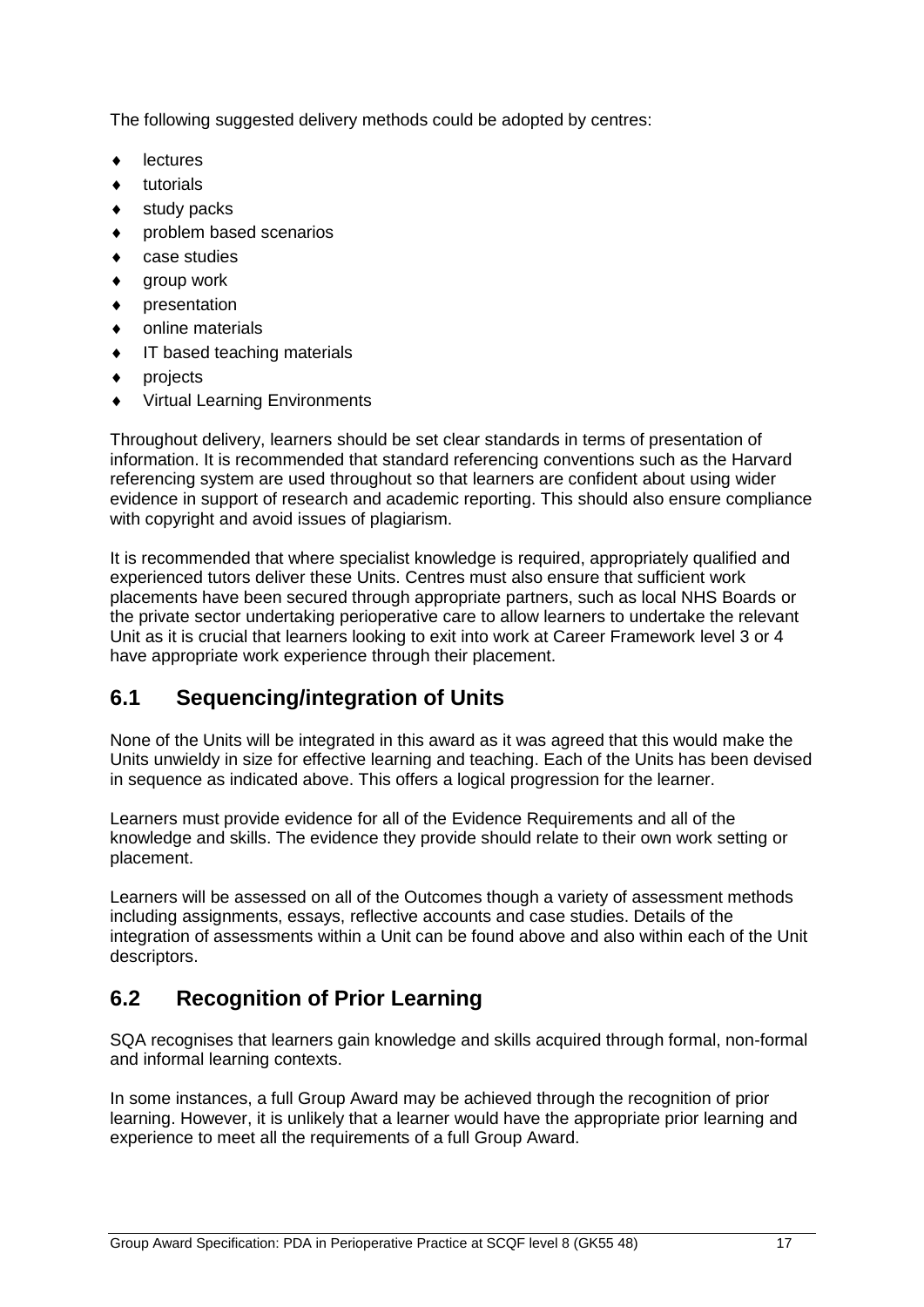The recognition of prior learning may **not** be used as a method of assessing in the following types of Units and assessments:

- ◆ HN Graded Units
- ◆ Course and/or external assessments
- Other integrative assessment Units (which may or not be graded)
- Certain types of assessment instruments where the standard may be compromised by not using the same assessment method outlined in the Unit
- Where there is an existing requirement for a licence to practice
- Where there are specific health and safety requirements
- Where there are regulatory, professional or other statutory requirements
- Where otherwise specified in an Assessment Strategy

More information and guidance on the *Recognition of Prior Learning* (RPL) may be found on our website **[www.sqa.org.uk](http://www.sqa.org.uk/)**.

The following sub-sections outline how existing SQA Unit(s) may contribute to this Group Award. Additionally, they also outline how this Group Award may be recognised for professional and articulation purposes.

## **6.2.1 Articulation and/or progression**

There are no formal articulation agreements attached to this award. However, in discussion with the relevant Higher Education Institutions this award may be accepted towards articulation into second year of the Degree in Operating Department Practice. For those who wish to undertake further education it may be considered as an entry into a related course of study at college.

## **6.2.2 Professional recognition**

There is no formal professional body recognition for this award; however the service itself identified a need for a qualification to improve perioperative care as well as to have those entering into this area employment ready.

### <span id="page-19-0"></span>**6.3 Opportunities for e-assessment**

Whilst some aspects of the Units can be delivered through open/e-learning, it must be remembered that the entire award cannot be delivered via this route, principally due to the practical Units which assess occupational competence.

### <span id="page-19-1"></span>**6.4 Support materials**

A **[list of existing ASPs](http://www.sqa.org.uk/sqa/46233.2769.html)** is available to view on SQA's website.

No support materials are available at this time. The content on reading materials is contained within the Units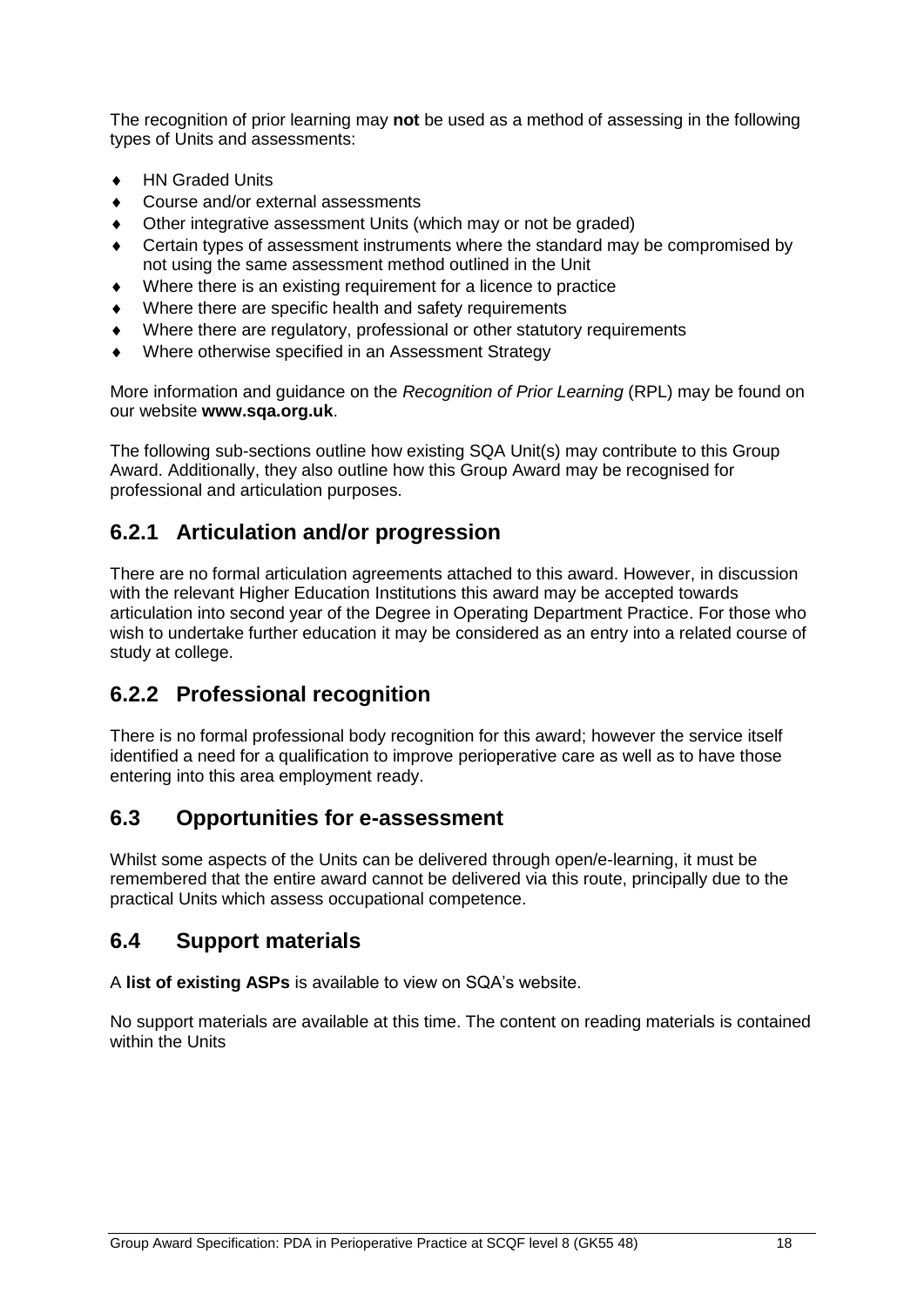## <span id="page-20-0"></span>**6.5 Resource requirements**

The PDA is a specialist award and it is recommended that it is delivered by centres that have the knowledge and understanding of working with perioperative services. Centre staff should be able to demonstrate this knowledge and understanding, particularly as they will be supporting learners who work in the field. It is recommended that centre staff are subject specialists. Partnership working may include the Further Education centre and perioperative departments in the NHS or private sector.

The class teaching should be based on a wide variety of teaching styles and learning methods including; class and group discussion, exercises and presentations, reading and research. Centres should be equipped with the relevant equipment/resources to be able to meet the in-room training delivery.

# <span id="page-20-1"></span>**7 General information for centres**

#### **Equality and inclusion**

The Unit specifications making up this Group Award have been designed to ensure that there are no unnecessary barriers to learning or assessment. The individual needs of learners will be taken into account when planning learning experiences, selecting assessment methods or considering alternative evidence. Further advice can be found on our website **[www.sqa.org.uk/assessmentarrangements](http://www.sqa.org.uk/sqa/14977.html)**.

#### **Internal and external verification**

All instruments of assessment used within this qualification should be internally verified, using the appropriate policy within the centre and the guidelines set by SQA.

External verification will be carried out by SQA to ensure that internal assessment is within the national guidelines for these qualifications.

Further information on internal and external verification can be found in *SQA's Guide to Assessment* **[\(www.sqa.org.uk/GuideToAssessment\)](http://www.sqa.org.uk/sqa/files_ccc/GuideToAssessment.pdf)**.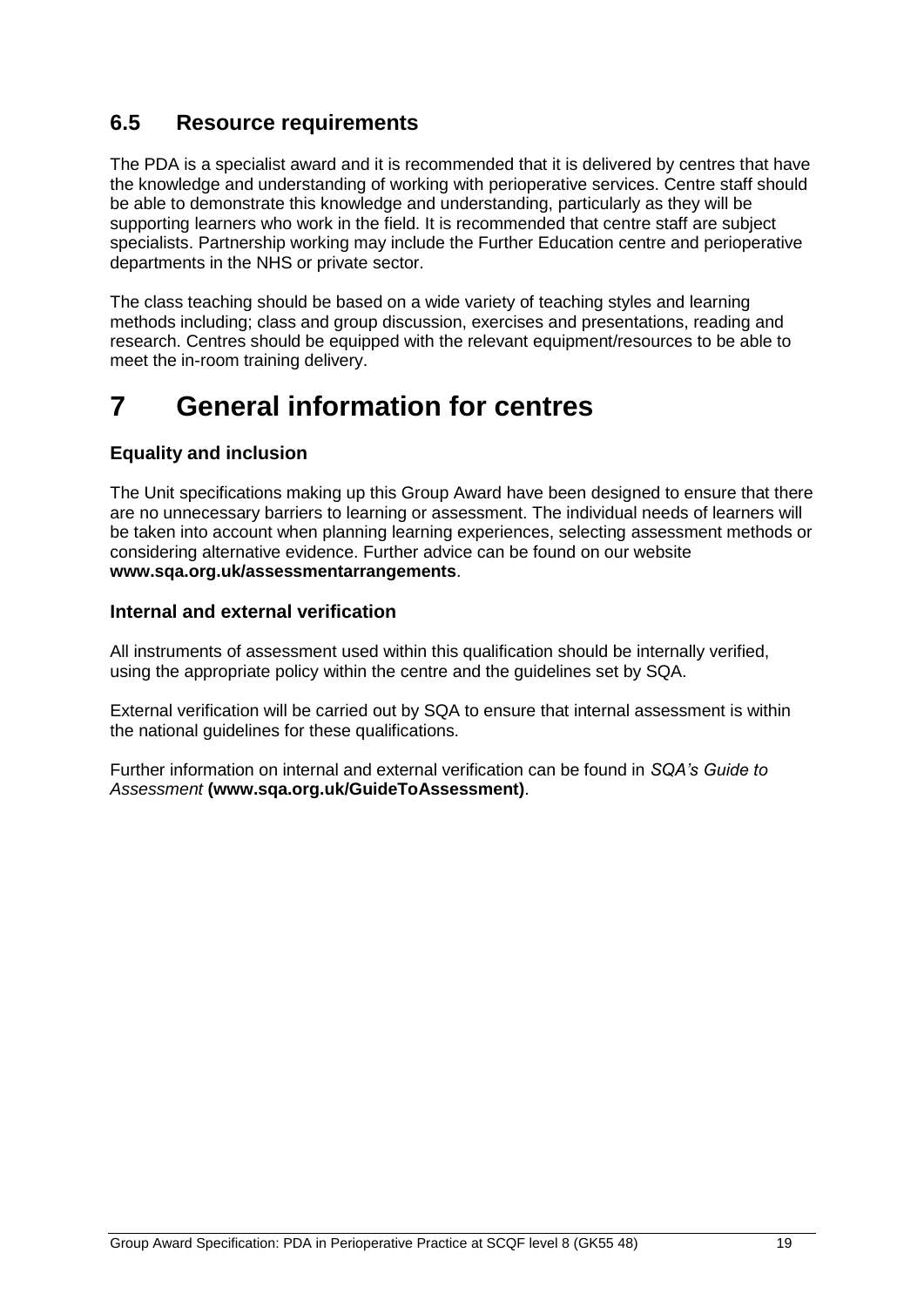# <span id="page-21-0"></span>**8 Glossary of terms**

**Embedded Core Skills:** is where the assessment evidence for the Unit also includes full evidence for complete Core Skill or Core Skill components. A learner successfully completing the Unit will be automatically certificated for the Core Skill. (This depends on the Unit having been successfully audited and validated for Core Skills certification.)

**Finish date:** The end of a Group Award's lapsing period is known as the finish date. After the finish date, the Group Award will no longer be live and the following applies:

- Learners may not be entered for the Group Award
- the Group Award will continue to exist only as an archive record on the Awards Processing System (APS)

**Lapsing date:** When a Group Award is entered into its lapsing period, the following will apply:

- the Group Award will be deleted from the relevant catalogue
- the Group Award specification will remain until the qualification reaches its finish date at which point it will be removed from SQA's website and archived
- no new centres may be approved to offer the Group Award
- centres should only enter learners whom they expect to complete the Group Award during the defined lapsing period

**SQA credit value:** The credit value allocated to a Unit gives an indication of the contribution the Unit makes to an SQA Group Award. An SQA credit value of 1 given to an SQA Unit represents approximately 40 hours of programmed learning, teaching and assessment.

**SCQF:** The Scottish Credit and Qualification Framework (SCQF) provides the national common framework for describing all relevant programmes of learning and qualifications in Scotland. SCQF terminology is used throughout this guide to refer to credits and levels. For further information on the SCQF visit the SCQF website at **[www.scqf.org.uk](http://www.scqf.org.uk/)**.

**SCQF credit points:** SCQF credit points provide a means of describing and comparing the amount of learning that is required to complete a qualification at a given level of the Framework. One National Unit credit is equivalent to 6 SCQF credit points. One National Unit credit at Advanced Higher and one Higher National Unit credit (irrespective of level) is equivalent to 8 SCQF credit points.

**SCQF levels:** The level a qualification is assigned within the framework is an indication of how hard it is to achieve. The SCQF covers 12 levels of learning. HNCs and HNDs are available at SCQF levels 7 and 8 respectively. Higher National Units will normally be at levels 6–9 and Graded Units will be at level 7 and 8. National Qualification Group Awards are available at SCQF levels 2–6 and will normally be made up of National Units which are available from SCQF levels 2–7.

**Subject Unit:** Subject Units contain vocational/subject content and are designed to test a specific set of knowledge and skills.

**Signposted Core Skills:** refers to opportunities to develop Core Skills arise in learning and teaching but are not automatically certificated.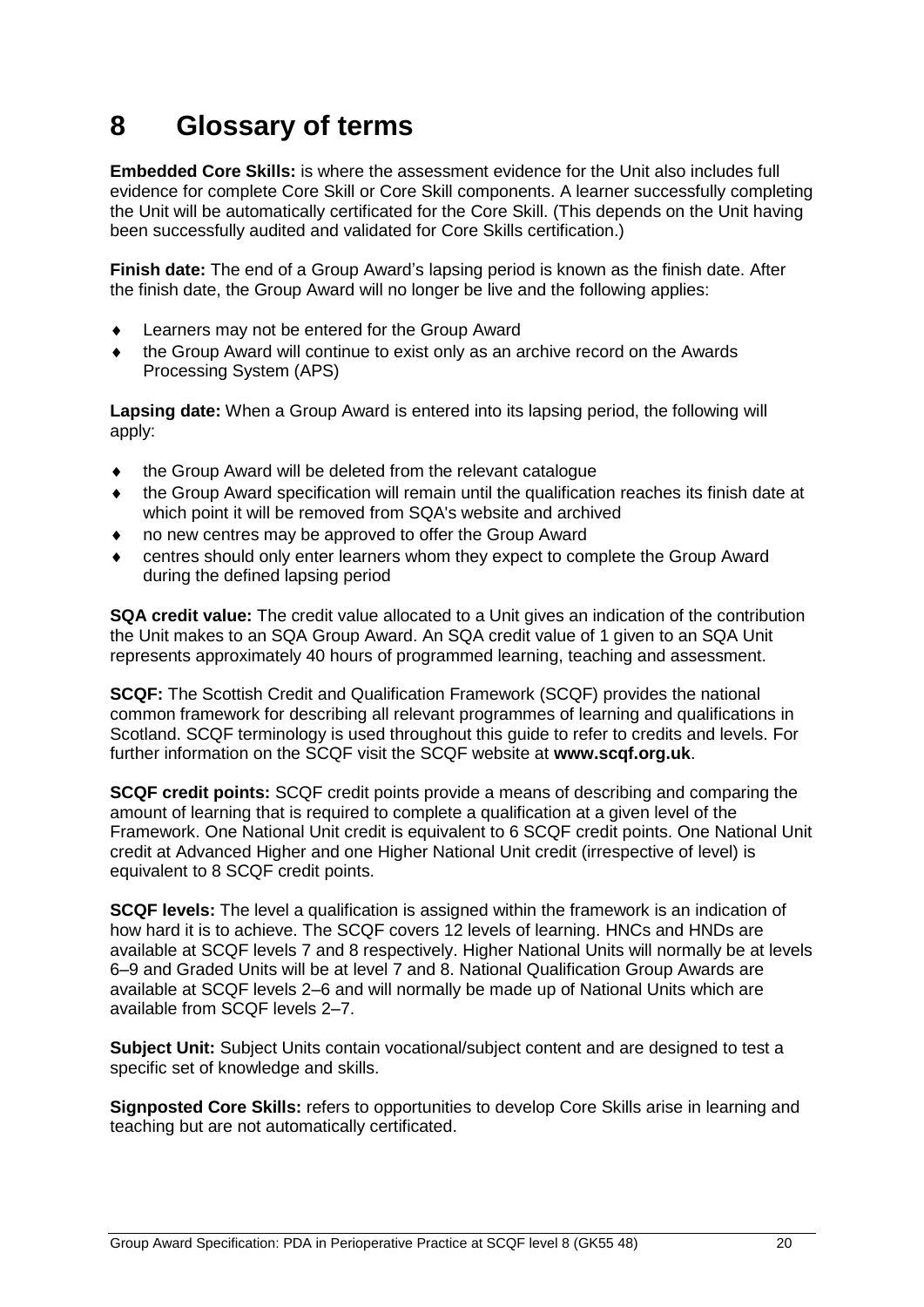# **History of changes**

It is anticipated that changes will take place during the life of the qualification and this section will record these changes. This document is the latest version and incorporates the changes summarised below. Centres are advised to check SQA's APS Navigator to confirm they are using the up to date qualification structure.

**NOTE:** Where a Unit is revised by another Unit:

- No new centres may be approved to offer the Unit which has been revised.
- Centres should only enter learners for the Unit which has been revised where they are expected to complete the Unit before its finish date.

| <b>Version</b><br><b>Number</b> | <b>Description</b>                                                                                                                                                                                    | <b>Date</b> |
|---------------------------------|-------------------------------------------------------------------------------------------------------------------------------------------------------------------------------------------------------|-------------|
| 02                              | Revision of Unit: H29T 34 Understanding Personal<br>and Professional Development has been revised by<br>HF2A 34 Understanding Personal and Professional<br>Development and will finish on 31/07/2018. | 01/11/2016  |
|                                 |                                                                                                                                                                                                       |             |
|                                 |                                                                                                                                                                                                       |             |
|                                 |                                                                                                                                                                                                       |             |
|                                 |                                                                                                                                                                                                       |             |
|                                 |                                                                                                                                                                                                       |             |
|                                 |                                                                                                                                                                                                       |             |
|                                 |                                                                                                                                                                                                       |             |
|                                 |                                                                                                                                                                                                       |             |
|                                 |                                                                                                                                                                                                       |             |
|                                 |                                                                                                                                                                                                       |             |
|                                 |                                                                                                                                                                                                       |             |

### **Acknowledgement**

SQA acknowledges the valuable contribution that Scotland's colleges have made to the development of this qualification.